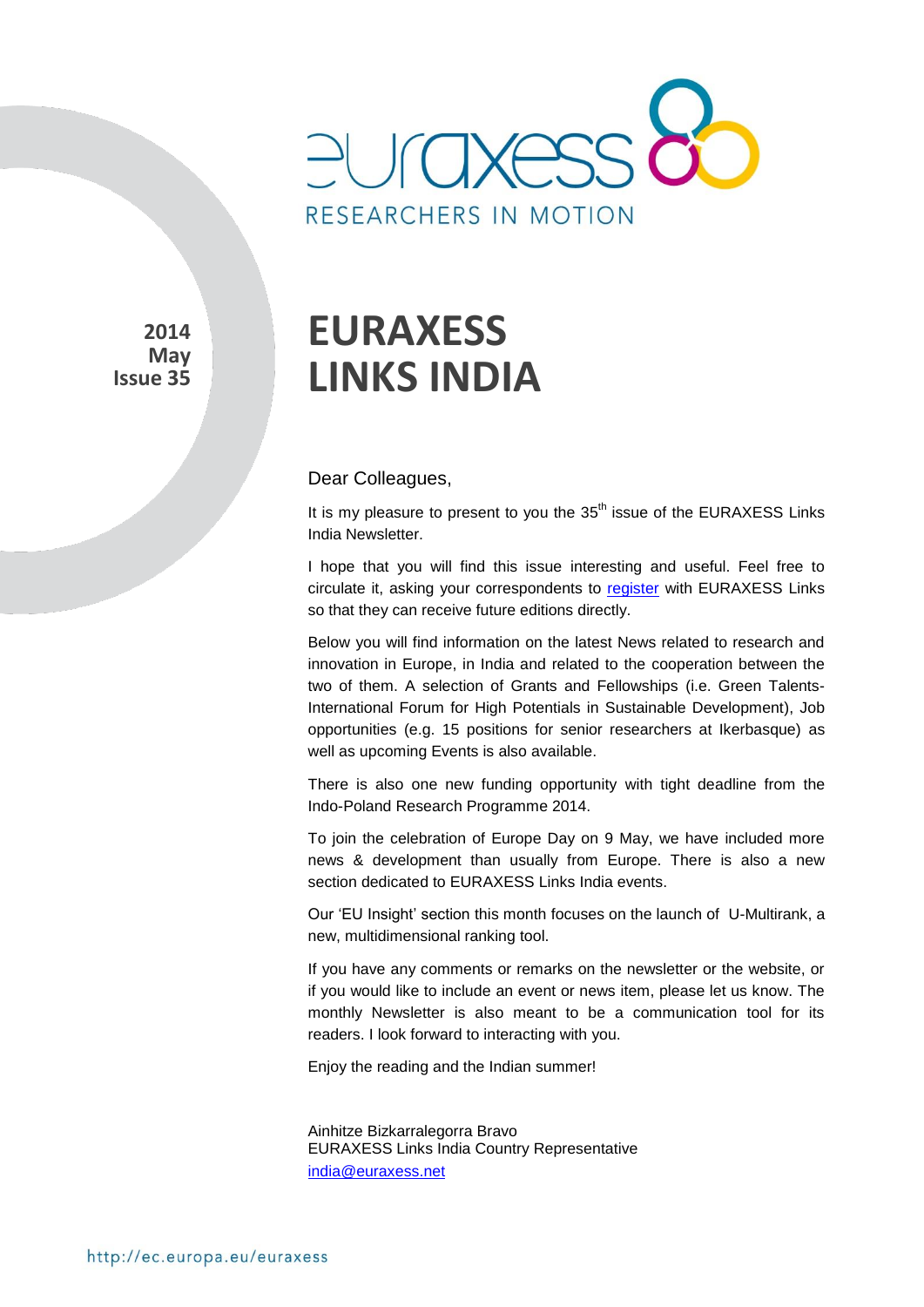## **Contents**

1 EU Insight – Launch of U-Multirank [........................................4](#page-3-0) 2 [EURAXESS Events in India.....................................................5](#page-4-0) 2.1 [EURAXESS Science Slam 2014........................................................5](#page-4-1) 2.2 Other EURAXESS events [..................................................................6](#page-5-0) 2.3 [EURAXESS Links India on-site visits.................................................6](#page-5-1) 2.4 [Take part in the EURAXESS Researchers' World Cup Contest](#page-5-2)  [2014....................................................................................................6](#page-5-2) 3 News & Developments [............................................................7](#page-6-0) 3.1 **Europe** [...............................................................................................7](#page-6-1) 3.1.1 [A global forum for food and fuel forestry](#page-6-2) ...........................................7 3.1.2 [Developing high-efficiency lasers to manufacture solar panels](#page-6-3) ........7 3.1.3 [Factories of the future: assembly-line machines do their own](#page-7-0)  'thinking' [.............................................................................................8](#page-7-0) 3.1.4 Help for failing eyesight [.....................................................................8](#page-7-1) 3.1.5 [The telltale blood of schizophrenics...................................................8](#page-7-2) 3.1.6 [Helping premature babies breathe normally......................................9](#page-8-0) 3.1.7 [Making buildings more sustainable to improve health and](#page-8-1)  [comfort...............................................................................................9](#page-8-1) 3.1.8 [Self-healing concrete lives longer......................................................9](#page-8-2) 3.1.9 [How fish DNA tests can trace illegal catches](#page-9-0) ..................................10 3.1.10 [Advising researchers on how to balance science and ethics](#page-9-1) ..........10 3.1.11 [Finalists gear up for European Inventor Award 2014](#page-9-2) ......................10 3.1.12 'Science Hub' – [the new portal bringing together scientific](#page-10-0)  [knowledge for Europe......................................................................11](#page-10-0) 3.1.13 [Updated Horizon 2020 country factsheets](#page-10-1) ......................................11 3.1.14 [Marie Skłodowska-Curie actions: Pocket guide](#page-10-2) ..............................11 3.2 **India** [.................................................................................................11](#page-10-3) 3.2.1 [Twitter to take India election innovations global](#page-10-4) ..............................11 3.2.2 [Why is there no Indian equivalent of Microsoft or Google?.............12](#page-11-0)

EURAXESS Links India Newsletter is a monthly electronic newsletter, edited by EURAXESS Links India, which provides information of specific interest to European and non-European researchers in India who are interested in the European research landscape and conducting research in Europe or with European partners.

The information contained in this publication is intended for personal use only. It should not be taken in any way to reflect the views of the European Commission nor of the Delegation of the European Union to India.

Please email to [india@euraxess.net](mailto:india@euraxess.net) for any comments on this newsletter, contributions you would like to make, if you think any other colleagues would be interested in receiving this newsletter, or if you wish to unsubscribe.

Editor: Ainhitze Bizkarralegorra Bravo, EURAXESS Links India, Country Representative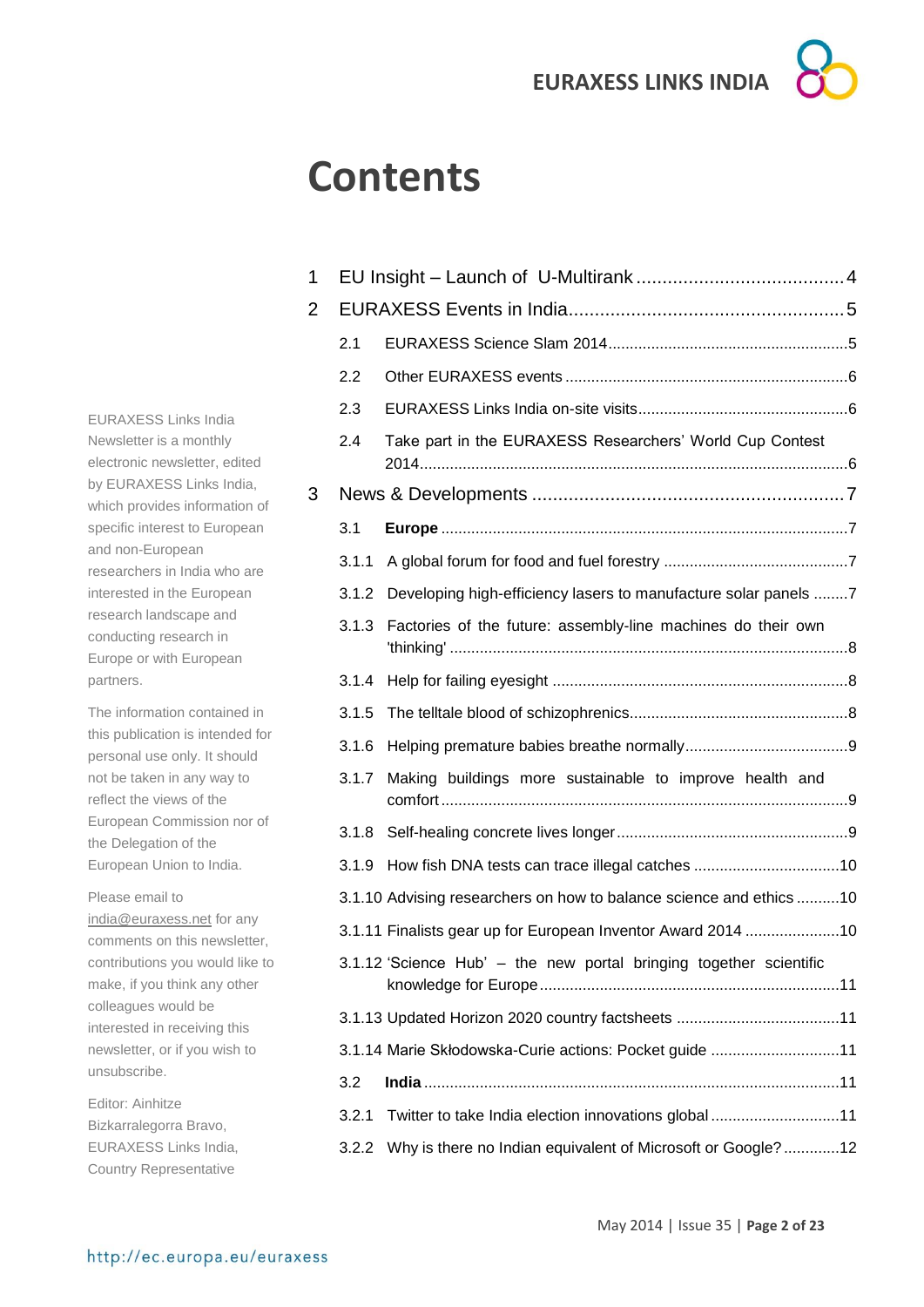|   | 3.2.3 | Najeeb Jung forms committee to look into Delhi pollution levels  12 |  |
|---|-------|---------------------------------------------------------------------|--|
|   | 3.2.4 |                                                                     |  |
|   | 3.2.5 |                                                                     |  |
|   | 3.2.6 | 'Pulse panchayat' gains momentum in Tamil Nadu13                    |  |
|   | 3.2.7 |                                                                     |  |
|   | 3.2.8 | Record number of Indian varsities feature in the new Asian          |  |
|   | 3.2.9 | Reforming higher education with transparency 14                     |  |
|   | 3.3   |                                                                     |  |
|   | 3.3.1 |                                                                     |  |
|   | 3.3.2 | Europe-India Workshop on Energy - Towards Future                    |  |
|   | 3.3.3 | India-EU Workshop on Research & Innovation on ICT 16                |  |
|   | 3.3.4 | Indo-European research & innovation and social media 17             |  |
| 4 |       |                                                                     |  |
|   | 4.1   | Indo - Poland Joint Research Programme 201418                       |  |
|   | 4.2   | Green Talents - International Forum for High Potentials in          |  |
|   | 4.3   | Calls still open (see previous newsletters for more details) 19     |  |
| 5 |       |                                                                     |  |
|   | 5.1   |                                                                     |  |
|   | 5.2   | Senior Researchers - Ikerbasque Research Professors (Basque         |  |
|   | 5.3   |                                                                     |  |
|   | 5.4   |                                                                     |  |
| 5 |       |                                                                     |  |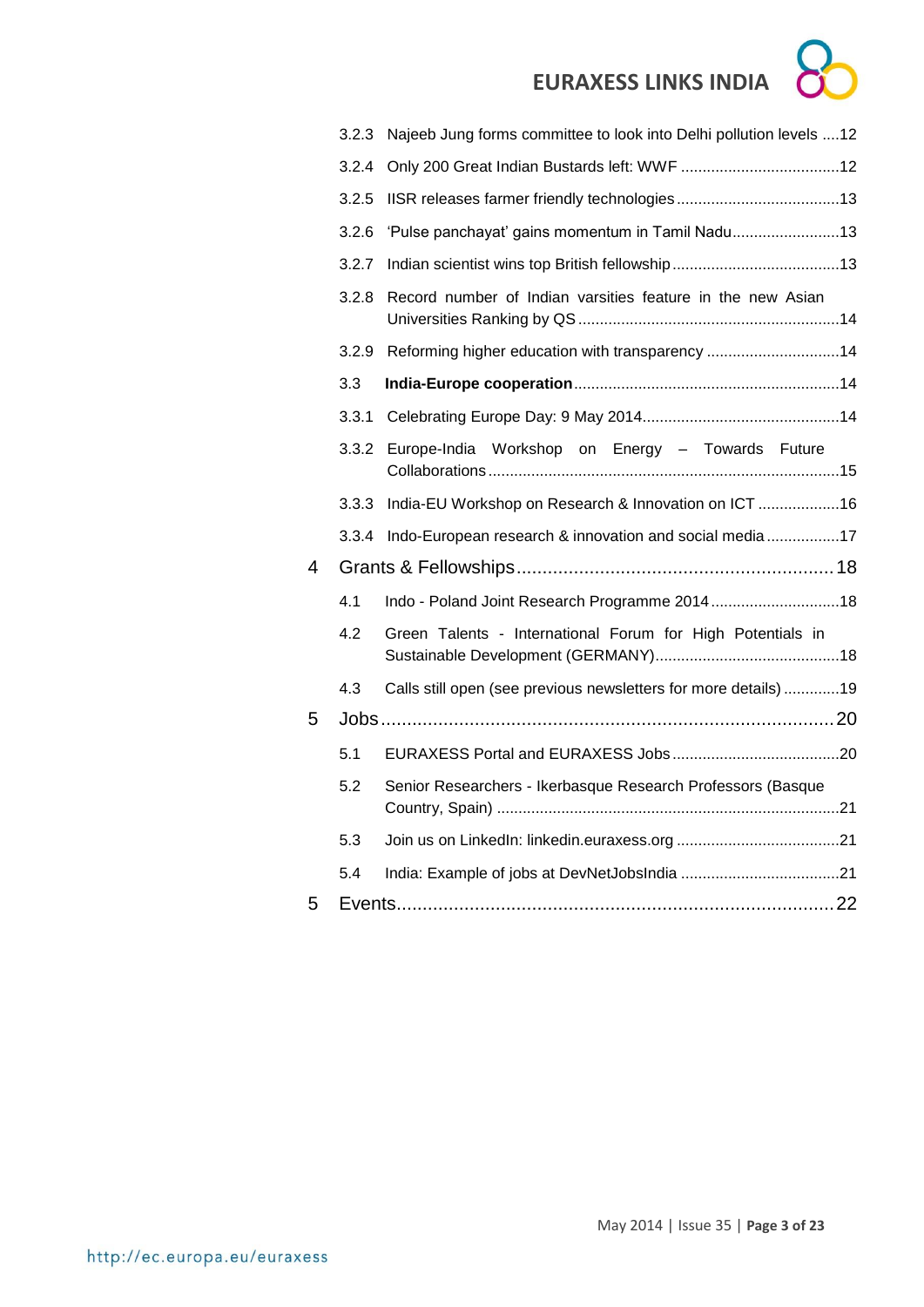## <span id="page-3-0"></span>**1 EU Insight – Launch of U-Multirank**

A new global university ranking tool, [U-Multirank,](http://www.umultirank.org/#!/home?trackType=home) which assesses the performance of more than 850 higher education institutions worldwide, was launched by the European Commission (EC) on May 13, 2014.

With U-Multirank, the universities are tested against up to 30 separate indicators and rated in *five performace groups*: **teaching and learning, research, international orientation, knowledge transfer and regional engagement**.

As a multidimensional ranking tool, U-Multirank demonstrates the diversity of university profiles in the international context for the first time. It provides no composite overall scores, as the adding and weighting of scores to one overall score, leads to a loss of transparency.

The European Commissioner for Education, Culture, Multilingualism and Youth, Androulla Vasilliou said:

*"We are proud of our world-class higher education, but we need many kinds of universities, catering for a wide range of needs; that means strong technical and regional universities just as much as outstanding research universities. U-Multirank highlights many excellent performers that do not show up in current, research-focused, global rankings- including more than 300 universities that have never appeared in any world ranking until now."*

> Results show that while over 95% of institutions achieve an 'A' score on at least one measure, only 12% have more than 10 top scores. Of the 850 universities in the ranking 62% are from Europe, 17% from North America, 14% from Asia and 7% from Oceania, Latin America and Africa.

> U-Multirank is a flexible learning tool for students, academics, policymakers and administrators looking for information to support decisionmaking. *At this stage* it covers *four subject areas*, namely **business studies, mechanical engineering, electrical engineering and physics**. Fields of study to be included in 2015 are psychology, computer science and medicine. Another target for 2015 is also to increase the number of institutions in U-Multirank to a total of 1000-1100 universities.

> The U-Multirank project receives seed funding through the European Commission's Lifelong Learning Programme (now Erasmus+) for an initial period of two years (2013-2015) totaling €2 million with the option of an extension for a further two years (2015-2017). The goal is for an independent organization to manage the ranking on a sustainable funding model thereafter.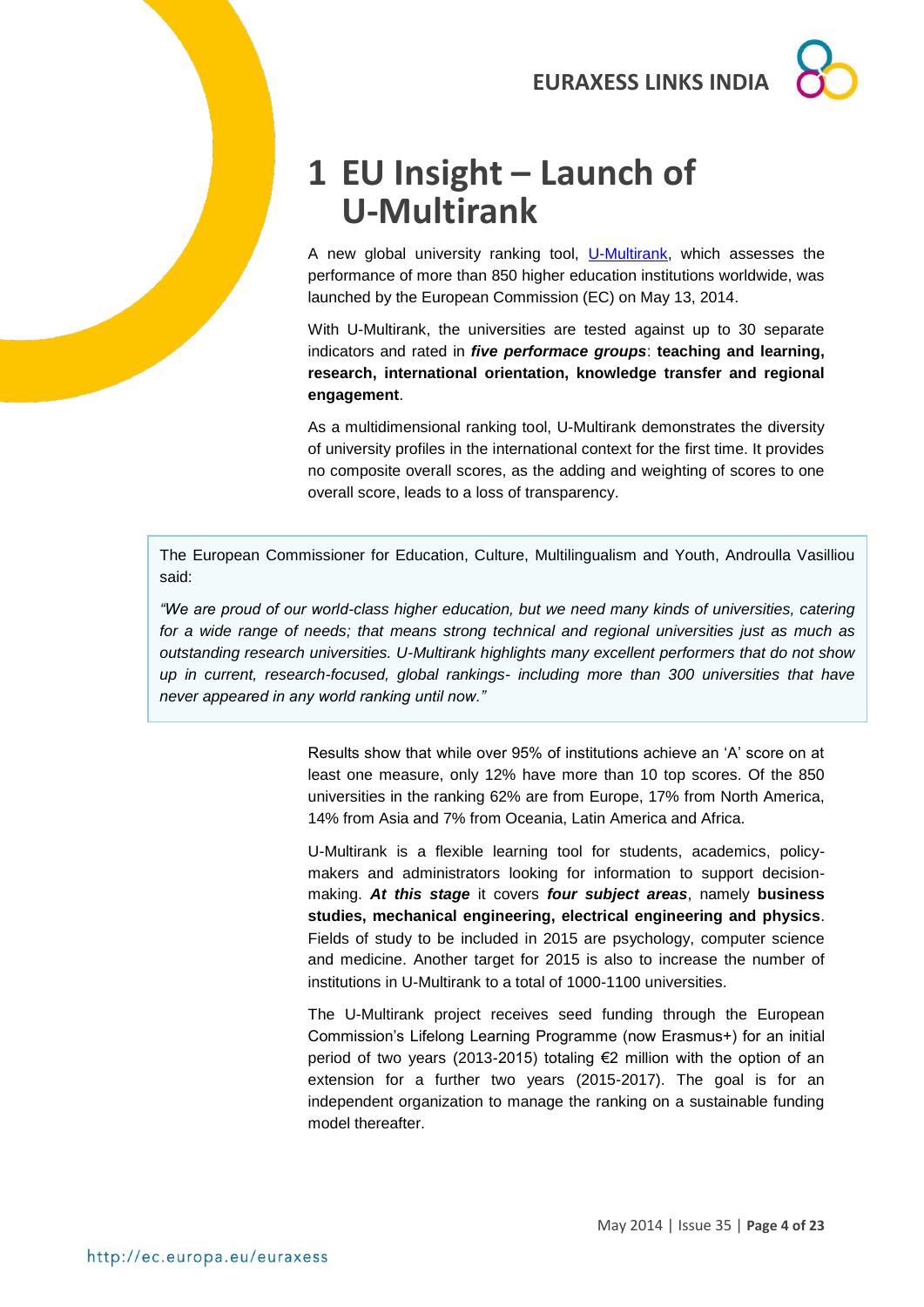The initiative originated at a conference under the 2008 French Presidency of the European Union, which called for a new methodology to measure the different dimensions of excellence of higher education and research institutions in Europe and in an international context. Subsequently, the EC commissioned a feasibility study on a multi-dimensional ranking in 2011.

An independent consortium led by the Centre for Higher Education (CHE) in Germany and the Center for Higher Education Policy Studies (CHEPS) in the Netherlands compiled the new ranking. Other partner organisations include the Centre for Science and Technology at Leiden University (the Netherlands), Catholic University Leuven (Belgium), academic publishers Elsevier, the Bertelsmann Foundation, the student advice organisation Push and software firm Folge 3.

Sources:

[1] [U-Multirank website](http://www.umultirank.org/#!/home?trackType=home)

[2] [U-Multirank May Newsletter](http://meta.umultirank.org/fileadmin/downloads/May2014_UMR_Newsletter.pdf)

[3] [Q+A Memo U-Multirank](http://meta.umultirank.org/fileadmin/downloads/QandA_MemoUMR.pdf)

[4] [Press Release U-Multirank from the European Commission](http://europa.eu/rapid/press-release_IP-14-548_en.htm)

[5] [Presentation on U-Multirank from the European Commission](http://meta.umultirank.org/fileadmin/downloads/U-Multiranklaunch13May2014_final.pdf)

[6] Multidimensional Ranking- [The Design and Development of U-Multirank](http://link.springer.com/book/10.1007/978-94-007-3005-2/page/1)

## <span id="page-4-0"></span>**2 EURAXESS Events in India**

## <span id="page-4-1"></span>2.1 EURAXESS Science Slam 2014

*A science slam is a scientific talk where scientists present their own scientific research work in a given time frame – usually 10 minutes or less in front of a non-expert audience. The focus lies on teaching current science to a diverse audience in an entertaining way. The presentation is judged by the audience [and if applicable a jury]. A science slam is a form of science communication.* (Source: Wikipedia)

The  $2^{nd}$  global EURAXESS Science Slam is almost ready to be lauched in India in June. It is a **competition** open to **all research fields**. It comprises a pre-selection phase and the live finals event where the EURAXESS Science Slam India 2014 winner will be selected and awarded.

The live finals event will take place around the same dates in all EURAXESS Links locations (ASEAN, Brazil, China, India, Japan and North America). If you want to test your science communication skills, are creative and have a research idea to present, don't miss sending your video before the deadline in September (the sooner the better as no videos will be accepted once the number of posted videos exceeds 50). Up to 5

To register your institution for the participation, complete registration form online at [www.umultirank.org,](http://www.umultirank.org/) until early autumn

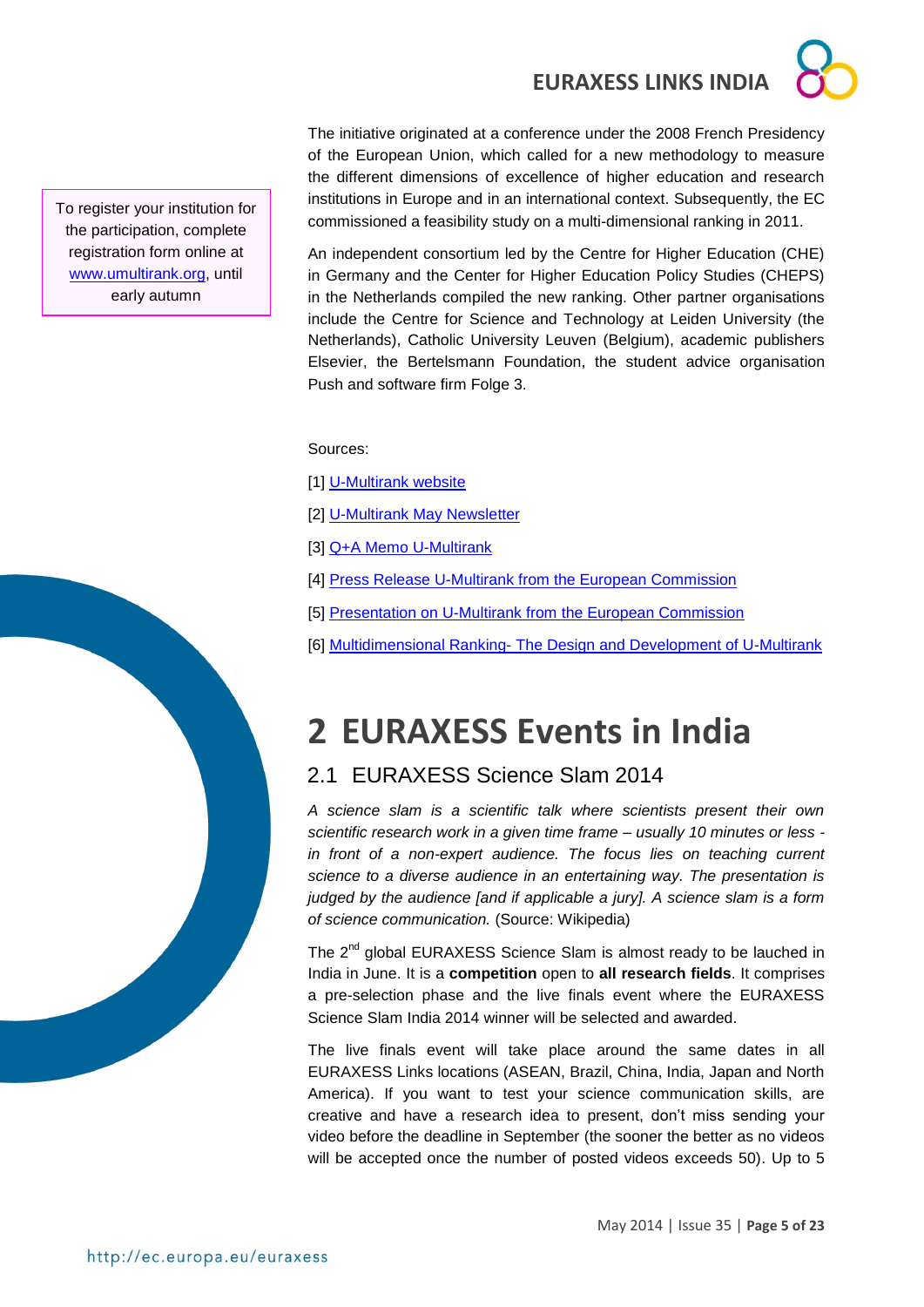finalists will be invited to the **Live finals** of the EURAXESS Science Slam India 2014 in **Mumbai** in early November. International and Indian researchers based in India can participate. **The prize** is a **free trip** to Europe to attend a **science communication workshop** and visit a **research institute** of the winner's choice.

Click on [EURAXESS Science Slam](http://ec.europa.eu/euraxess/index.cfm/links/scienceslam) 2014 for more information.

## <span id="page-5-0"></span>2.2 Other EURAXESS events

Two other EURAXESS events planned for after the summer will be networking events most likely around the following research fields: **social sciences and humanities** in **Delhi** (end of September) and **energy** in **Chennai** (mid November). A third event is planned for early December in **Kolkata***.* This one will most likely be open to **researchers in any field**.

We hope to give you further details for the events in Delhi and Chennai in our June/July newsletter. EURAXESS Links India Community members will be the first ones to know about these events.

## <span id="page-5-1"></span>2.3 EURAXESS Links India on-site visits

In addition to the bigger EURAXESS events (Science Slam, Euraxess Share and Euraxess Connect  $-$  see also [here\)](http://ec.europa.eu/euraxess/index.cfm/links/events/india), it is possible to invite EURAXESS Links India country representative to universities, research institutes and companies in India, either as a stand-alone session or during a larger event.

Depending on your needs, the interactive session can target faculty members, senior scientists or young researchers.

The country representative can present the services offered by EURAXESS Links India, cooperation and career opportunities with Europe etc. If you wish to organize such a presentation in your organization, please contact us at india@euraxess.net.

## <span id="page-5-2"></span>2.4 Take part in the EURAXESS Researchers' World Cup Contest 2014

With the upcoming FIFA World Cup in Brazil, EURAXESS Links wants to reach out to all researchers who love football and dream about "playing in a different field". That's why we have created a fun game: the EURAXESS Tipping Competition for the 2014 FIFA World Cup! You simply predict the scores of each match of the World Cup. In the end, the three top players with the most accurate predictions from every EURAXESS Links country/hub will win surprise EURAXESS goodies. All players can also invite their friends to join the game.

Click [here](http://ec.europa.eu/euraxess/index.cfm/links/kicktipp) to read more about the competition. Signing in is possible until the very first kick-off on June 12th, 2014!

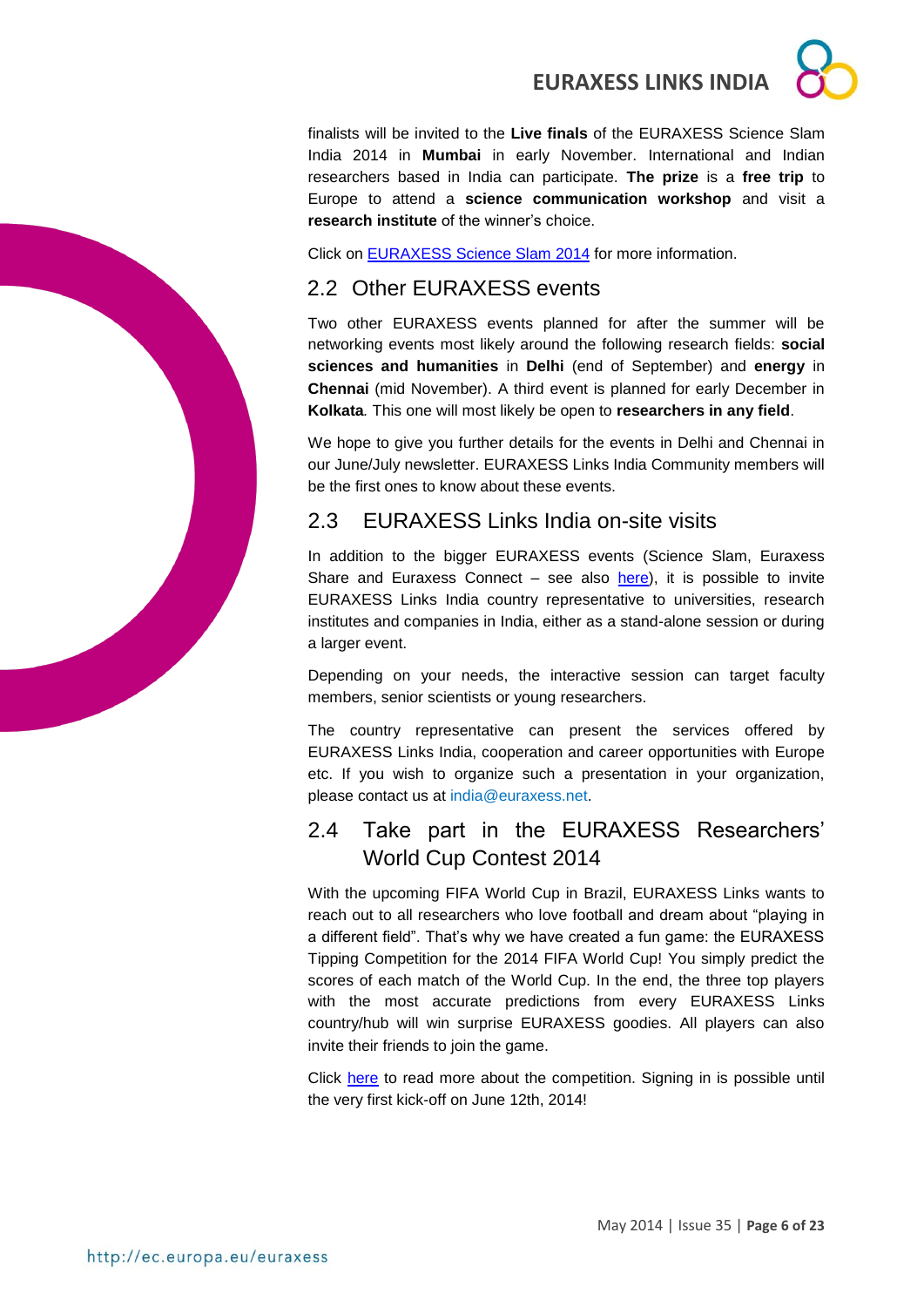

## <span id="page-6-0"></span>**3 News & Developments**

## <span id="page-6-1"></span>3.1 Europe

### <span id="page-6-2"></span>3.1.1 A global forum for food and fuel forestry

The Kyoto Protocol was one of the first major international treaties that focused on human caused climate change. Signed in 1997 by 192 countries, it came into effect in 2005 with a set of legal requirements for industrialised nations to reduce their greenhouse gas emissions. One aspect of the Protocol is the Clean Development Mechanism (CDM), which enables developed nations to reach their emissions targets by sponsoring emissions-reducing projects in the CDM countries - namely China, India, Brazil and most of Africa.

© Smileus - Fotolia.com

One of these emissions-reducing initiatives was the European Union (EU) funded BENWOOD project. Project Coordinator and Director of Energieautark Consulting in Vienna, Thomas Lewis, perceived a "lack of exchange" between agroforestry scientists and practitioners of Short Rotation Forestry (SRF) in Europe and elsewhere. Combining crops with trees and shrubs, agroforestry improves yields and biodiversity and it is practiced worldwide.

#### Read more: [European Commission](http://ec.europa.eu/research/infocentre/article_en.cfm?id=/research/star/index_en.cfm?p=ss-140512benwood&calledby=infocentre&item=Infocentre&artid=32078)

#### <span id="page-6-3"></span>3.1.2 Developing high-efficiency lasers to manufacture solar panels

As the world continues its efforts to combat climate change and to move away from its dependence on fossil fuels, solar energy looks set to become an important technology for the future.

The manufacturing of solar energy panels is therefore likely to grow into a significant industry, offering large rewards for whoever can establish an advantage. The aim of the European Union (EU)-funded ALPINE project was to develop new laser techniques which would enhance the manufacturing of solar energy panels, making them more efficient and less expensive than anything currently available.

The project could have multiple benefits – not only boosting Europe's leadership position in lasers and in the photovoltaic (PV) industry, but also delivering environmental benefits through the development of improved methods for harnessing solar energy.

Read more: [European Commission](http://ec.europa.eu/research/infocentre/article_en.cfm?id=/research/star/index_en.cfm?p=ss-140508alpine&calledby=infocentre&item=Infocentre&artid=32064)

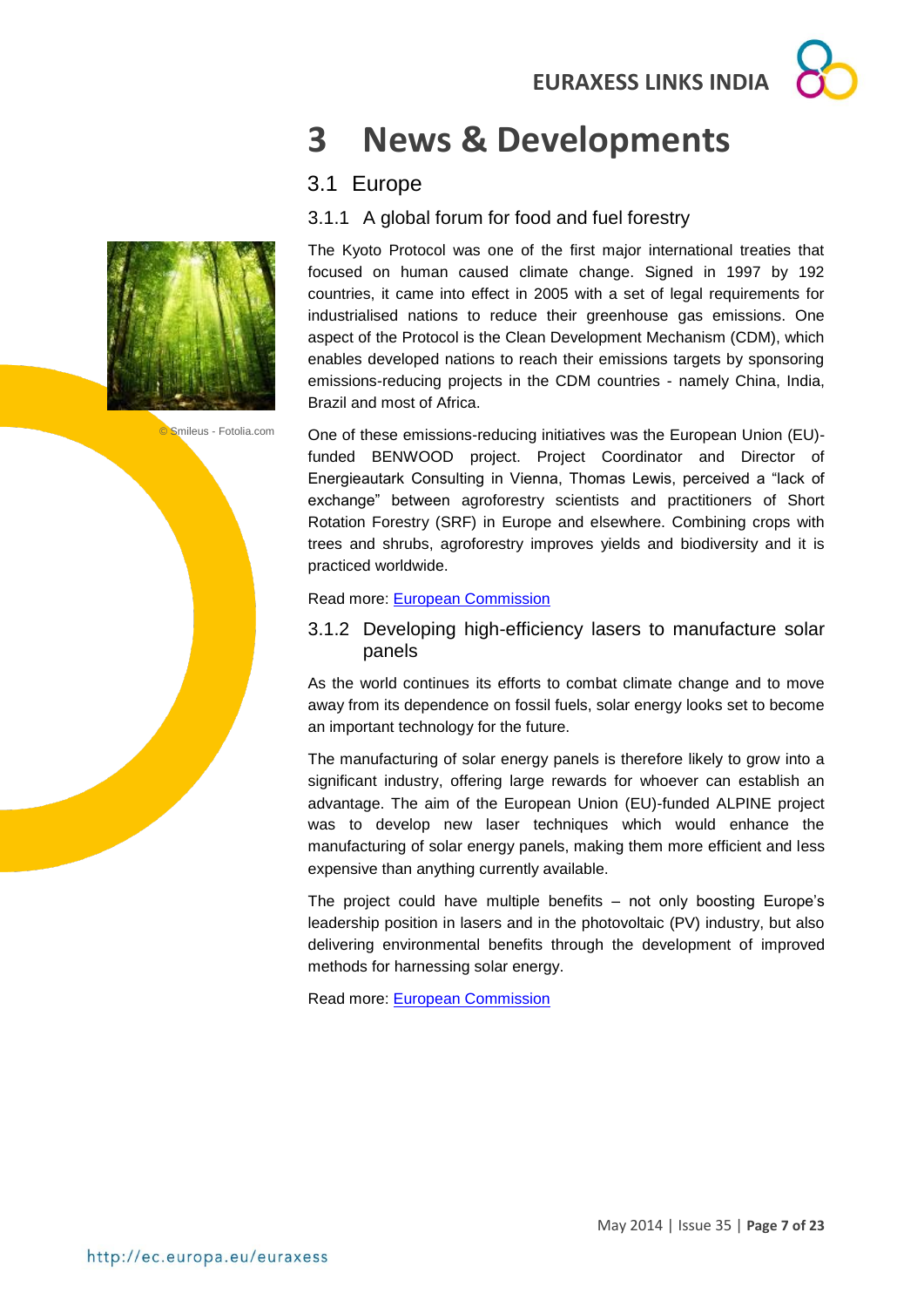



© gjeerawut - Fotolia.com

#### <span id="page-7-0"></span>3.1.3 Factories of the future: assembly-line machines do their own 'thinking'

A major consumer of time and money in the manufacturing of aircraft, motor vehicles, electronic equipment and other products is adapting assembly lines to produce different sizes, shapes and styles of such complex items. Work must stop along the line while machines are reconfigured to change how raw materials are cut, holes are drilled, and rivets are punched into place.

Each machine in a factory needs to be equipped with specific instructions – a sort of recipe – to carry out a certain task in a certain way. This decadesold technique could be on the verge of changing. An EU-funded project has developed assembly-line machines that can do their own "thinking." Peschl coordinated the XPRESS project - short for "Flexible Production Experts for Reconfigurable Assembly Technology."

#### Read more: [European Commission](http://ec.europa.eu/research/infocentre/article_en.cfm?id=/research/star/index_en.cfm?p=ss-140520xpress&calledby=infocentre&item=Science%20in%20society&artid=32101&caller=other)

#### <span id="page-7-1"></span>3.1.4 Help for failing eyesight



Age-related macular degeneration (AMD) is a medical condition involving damage to the retina. It is the leading cause of blindness in the developed world, usually affecting older adults. "Nutritional pigments at the back of the eye are central to understanding AMD," explains Professor John Nolan of the Waterford Institute of Technology. In 2011, he was awarded a European Research Council (ERC) Starting Grant for the CREST project, aimed at measuring the impact of these substances on vision.

#### Read more: [European Commission](http://ec.europa.eu/research/infocentre/article_en.cfm?id=/research/headlines/news/article_14_05_19_en.html?infocentre&item=Infocentre&artid=32096)

#### <span id="page-7-2"></span>3.1.5 The telltale blood of schizophrenics

It can take a long time for schizophrenia sufferers to receive the treatment they need – partly because diagnosis is not necessarily straightforward. Many of the symptoms could just as easily be caused by other disorders. A revolutionary blood test developed by EU-funded researchers helps doctors to make the right call.

The EU-funded SchizDX project has developed the world's first blood test for schizophrenia. This breakthrough dramatically reduces the time needed to confirm suspected cases and provide treatment.

Finding the best combination of drugs for individual patients is another key challenge in the treatment of this disorder. Currently, the process can take months or even years. In time, SchizDX's results could help speed this up as well.

Read more: [European Commission](http://ec.europa.eu/research/infocentre/article_en.cfm?id=/research/star/index_en.cfm?p=ss-140516schizdx&calledby=infocentre&item=Infocentre&artid=32094)



© Tyler Olson fotolia



© Stocksnapper - Fotolia.com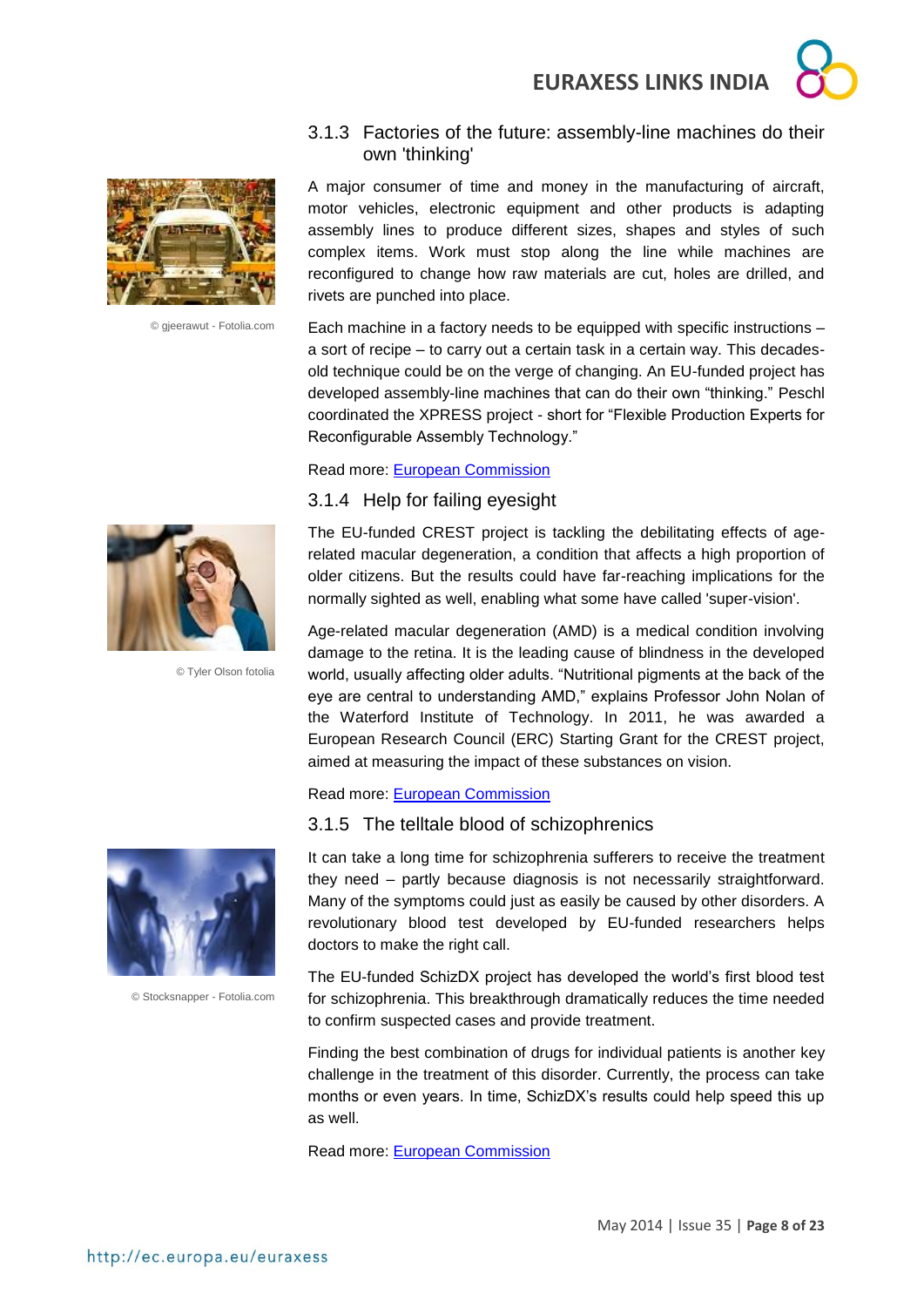



© Steve Lovegrove - Fotolia.com

#### Premature newborn babies frequently suffer from difficulties in breathing during their first weeks of life, a condition known as respiratory distress syndrome. In such cases, they are normally given oxygen therapy with the

However, this treatment can stop the normal lung development and can trigger a major complication known as bronchopulmonary dysplasia, or BPD. In the United Kingdom the overall incidence of BPD is reported at about 20% of ventilated newborns; in the US it is estimated to cost over \$ 2.4 billion per year.

<span id="page-8-0"></span>3.1.6 Helping premature babies breathe normally

aid of an airway pressure machine or a ventilator.

To address the BPD problem, the European Union (EU)-funded NEUROSIS project, led by Tübingen University Hospital in Germany, is conducting one of the largest randomised and controlled studies of the breathing problems of premature babies ever done in Europe.

#### Read more: [European Commission](http://ec.europa.eu/research/infocentre/article_en.cfm?id=/research/star/index_en.cfm?p=ss-140520neurosis&calledby=infocentre&item=All&artid=32102&caller=SuccessStories)

#### <span id="page-8-1"></span>3.1.7 Making buildings more sustainable to improve health and comfort

How buildings can affect a person's health is often overlooked, despite the fact that people spend an average of 90 per cent of their time indoorswhether in homes, offices or other spaces.

Though often taken for granted, healthy and comfortable indoor environments are in the interest of everyone – families, employees and children alike. To further these goals, the European Union (EU)-funded project Clear-up has developed designs for healthy homes and workplaces that also deliver environmental benefits.

When inside, a person's primary needs are ample amounts of daylight and fresh air as well as exposure to the right temperature. For society at large, sustainability is also identified as a key priority. The Clear-up project team developed techniques to fulfill all these needs affordably while also reducing energy consumption and using environmentally sustainable materials.

Read more: [European Commission](http://ec.europa.eu/research/infocentre/article_en.cfm?id=/research/star/index_en.cfm?p=ss-140513clearup&calledby=infocentre&item=Infocentre&artid=32084)

#### <span id="page-8-2"></span>3.1.8 Self-healing concrete lives longer



© Robert Kneschke fotolia

Small cracks in concrete are hard to avoid. These tiny fissures are no immediate threat to safety, but they can affect a building's durability: water seeping in can corrode reinforcements, for example. Millions of euros could be saved every year in maintenance if concrete could be designed to repair itself. EU researchers are working on it.

Healcon set out in 2013 to select and improve promising techniques for the production of concrete that will automatically fill any small cracks forming throughout its lifetime. One year on, the team has already found ways to tackle several of the complex challenges associated with the chosen experimental approaches.



© alexandre zveiger - Fotolia.com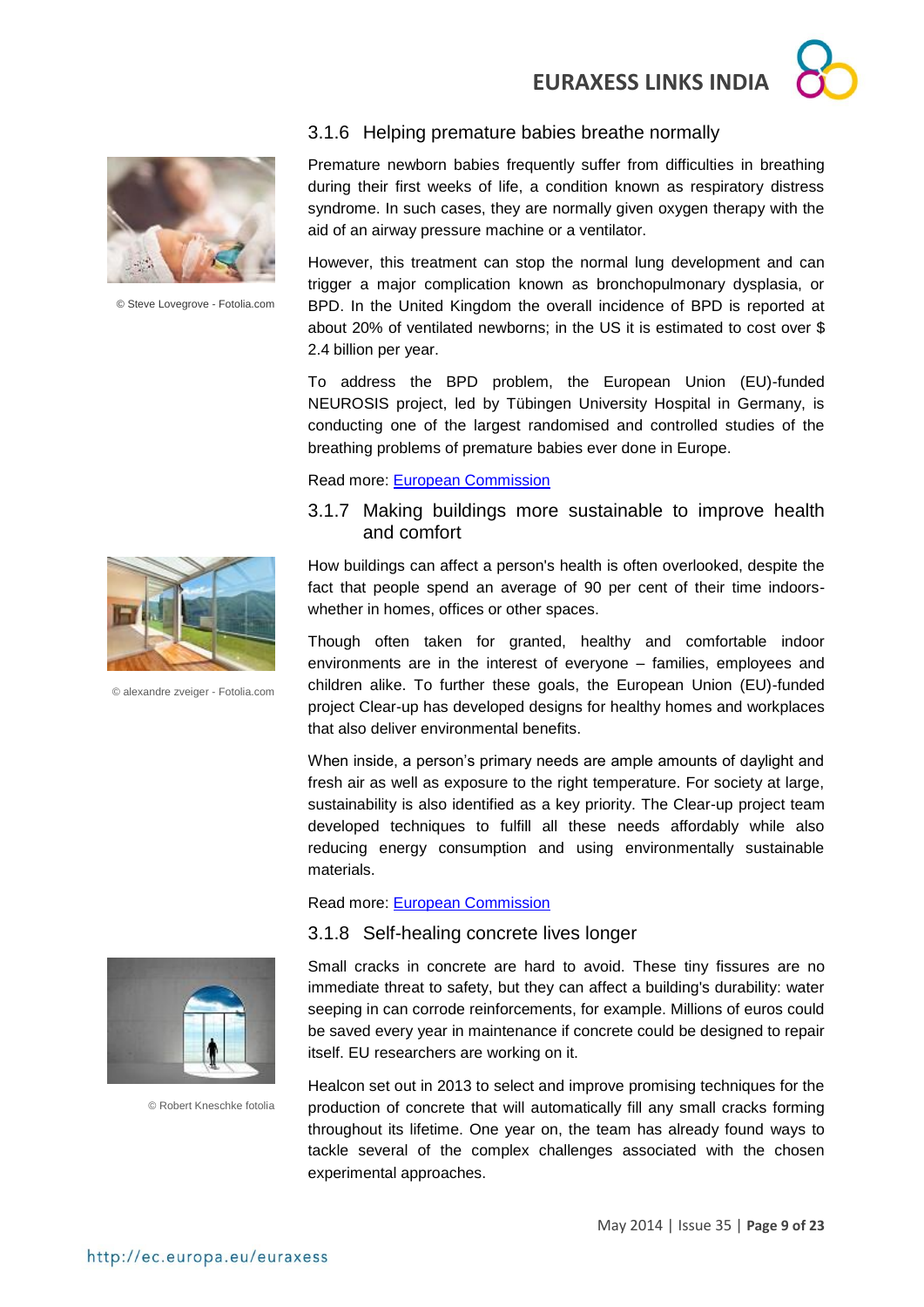#### Read more: [European Commission](http://ec.europa.eu/research/infocentre/article_en.cfm?id=/research/headlines/news/article_14_05_20_en.html?infocentre&item=Infocentre&artid=32099)

#### <span id="page-9-0"></span>3.1.9 How fish DNA tests can trace illegal catches

Several fish stocks are at risk of collapsing almost everywhere around the world and a large part of the problem is down to illegal catches.

But a recent research project, funded by the European Commission, found a way to improve control and enforcement of regulations against these practices by using genetic markers to trace the exact location where the catches were pulled out of the sea.

The project, FishPopTrace, offers a cost effective and reliable DNA test that could give the authorities the means to identify illegally caught fish. Started in 2008, the project built a forensics database for Europe's four important exploited species: cod, hake, sole and herring.

#### Read more: [European Commission](http://ec.europa.eu/research/infocentre/article_en.cfm?id=/research/headlines/news/article_14_05_05_en.html?infocentre&item=Infocentre&artid=32056)

#### <span id="page-9-1"></span>3.1.10 Advising researchers on how to balance science and ethics

Although science is often seen as a discipline concerned with hard facts, it can be difficult to separate research from its ethical, social and political setting. Researchers struggling to balance science with ethics can now count on advice from a European project, EGAIS, that looked at how best to handle the wider ethical context.

EGAIS researchers identified ethical governance approaches after they examined the EU's monitoring of ethical aspects of emerging technologies, including ICT research projects. The team then made suggestions on improving ethical governance by taking account of rules, values and contexts related to each new technology in a multi-faceted approach.

#### Read more: [European Commission](http://ec.europa.eu/research/infocentre/article_en.cfm?id=/research/headlines/news/article_14_04_28_en.html?infocentre&item=Infocentre&artid=32016)

#### <span id="page-9-2"></span>3.1.11 Finalists gear up for European Inventor Award 2014

Fifteen inventors of ground-breaking technologies will gather in Berlin next month to vie for prizes at the European Inventor Award 2014.

Finalists include top scientists, engineers and inventors in the fields of biotechnology, construction, environment, mechanics, medical technology, pharmaceuticals, telecommunications and traffic safety.

An international jury has whittled down the original 300 candidates to 15 inventors and inventor teams. All of the finalists have developed technologies that contribute towards social, technological and economic progress.

Presented by the European Patent Office (EPO), the European Inventor Award honours inventive individuals and teams whose pioneering work provides answers to the challenges of our age and contributes to social progress, economic growth and prosperity. EPO President Benoît Battistelli notes, 'The genius of these inventors underlines Europe's role as a prime



© Sergey Nivens fotolia



OMPLIANCE

REGULATIONS GUIDELINES



Europäisches Patentamt European Patent Office Office européen des brevets

May 2014 | Issue 35 | **Page 10 of 23**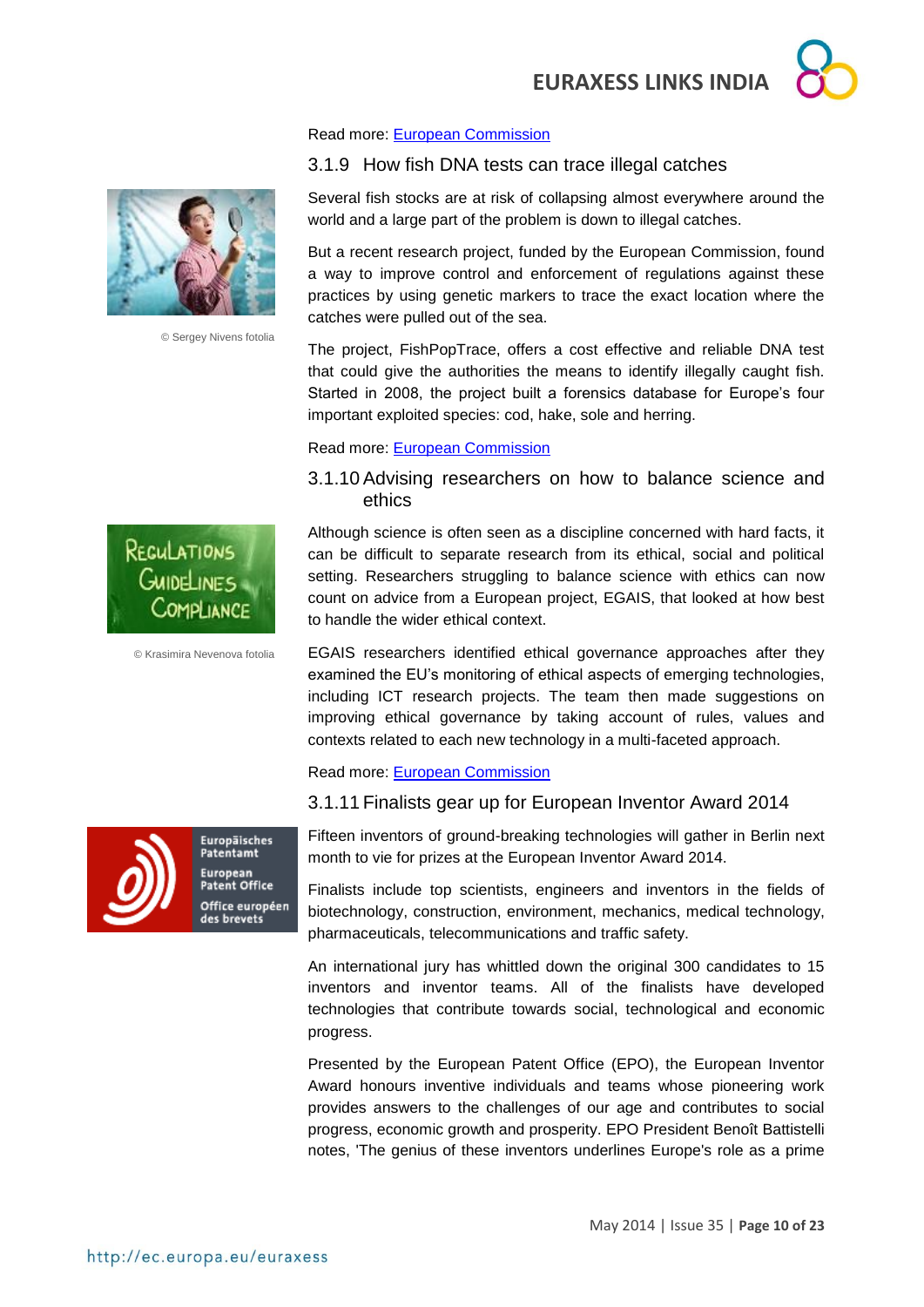hub of innovation, fostering the successful deployment of new technologies from all over the world.'

[Vote online](http://www.epo.org/learning-events/european-inventor/popular-prize.html) for your favourite inventor to win the 'Popular Prize'.

More information: [European Patent Office](http://www.epo.org/)

#### <span id="page-10-0"></span>3.1.12 'Science Hub' – the new portal bringing together scientific knowledge for Europe

The newly launched 'Science Hub' brings together, on one single platform, all scientific knowledge produced by the European Commission's in-house science service - the Joint Research Centre (JRC) - and its research institutes across Europe. The Science Hub enhances the transparency and openness of the European Commission's in-house science service and facilitates the open access policy of our scientific research. The Hub is a gateway to ten science areas and a variety of related research topics.

Science Hub - JRC



Access to the new website: JRC [Science Hub](https://ec.europa.eu/jrc/)

#### <span id="page-10-1"></span>3.1.13 Updated Horizon 2020 country factsheets

The Horizon 2020 Framework Programme for Research and Innovation European Union country factsheets have been updated with the latest figures including new data on:

Innovation Output Indicator position l SME participation l The number of ERC Principal Investigators l The number of Marie Skłodowska-Curie Actions Fellows l Top 10 beneficiaries in each country

These fact sheets give an overview of the research & innovation landscape of the 28 EU member states. It includes country profiles and featured projects in each country.

#### Read more: [Horizon 2020](http://ec.europa.eu/research/horizon2020/index_en.cfm?pg=country-profiles)

#### <span id="page-10-2"></span>3.1.14 Marie Skłodowska-Curie actions: Pocket guide



Considering a doctoral degree? Looking for partnerships between academic and non-academic organisations or staff exchanges? Keen on outreach activities? There is a Marie Skłodowska-Curie action for you.

The EU's Marie Skłodowska-Curie actions fund all kind of opportunities for researchers from Europe and beyond.This starter booklet gives you the needed information to make the right first choice.

Guide available for downloading or on-line reading [here](../../../../../../../../../../Axel/Downloads/MarieSkodowska-CurieactionsPocketguide%20(1).pdf)

### <span id="page-10-3"></span>3.2 India

#### <span id="page-10-4"></span>3.2.1 Twitter to take India election innovations global

U.S. social networking company Twitter is planning to replicate parts of its India election strategy across countries that go to polls this year, after it emerged as a key tool for politicians and media companies during the world's largest democratic exercise.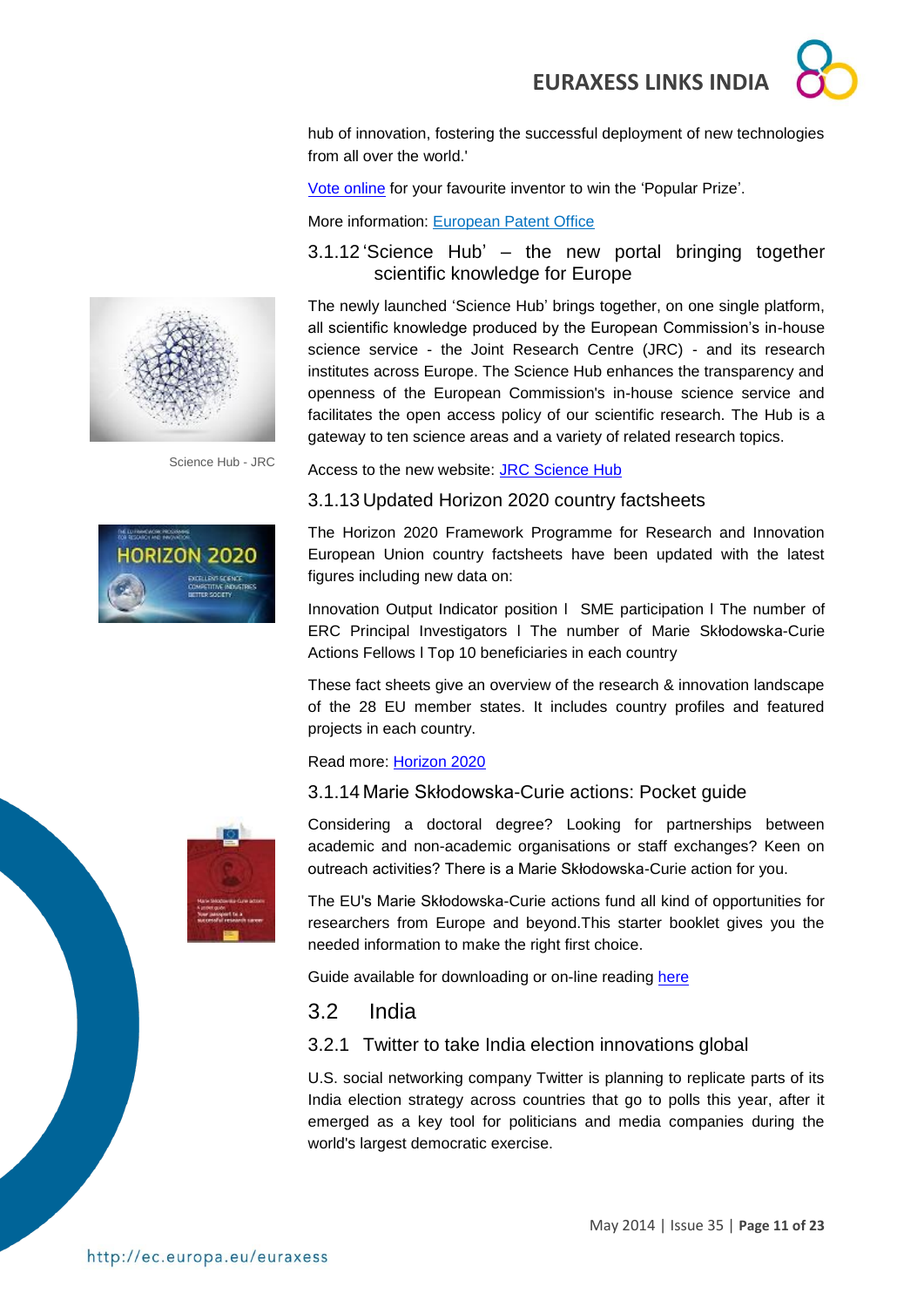In India, Twitter Inc worked closely with politicians including the victor Narendra Modi who used the platform for election campaigning, and also partnered with mobile and media firms to distribute tweets online and offline.

Now, with polling due in countries such as Brazil, Indonesia and the United States later this year, the San Francisco-based company plans to take its India lessons abroad to expand its foothold in the political arena and increase its user base.

Read more: [Reuters](http://www.reuters.com/article/2014/05/24/us-india-election-twitter-idUSBREA4N02S20140524?feedType=RSS&feedName=technologyNews)

<span id="page-11-0"></span>3.2.2 Why is there no Indian equivalent of Microsoft or Google?

Why don't Indian software services companies develop products? Companies like TCS, Infosys and Wipro may be very profitable, but why is there no Indian equivalent of Microsoft, Google or Oracle? Such questions have dogged the Indian software services industry for many years (Krishnan and Prabhu, 2003).

What services do these Indian companies offer? One service is developing new software systems for clients, starting from a set of requirements and a choice of platform: a programming language, an operating system and a database system. However, most of their business (perhaps 70-80 per cent) comes from upgrading and supporting large operational software systems, removing software bugs as they appear and adding features to meet new requirements. A major function of software services companies is to reduce the inherent risk of developing and maintaining software systems for its clients.

There are excellent reasons for software services companies to do R&D.

Read more: [The Hindu](http://www.thehindu.com/sci-tech/technology/why-is-there-no-indian-equivalent-of-microsoft-or-google/article6009274.ece?homepage=true)

<span id="page-11-1"></span>3.2.3 Najeeb Jung forms committee to look into Delhi pollution levels

To examine all aspects of pollution, cause and steps to check

A week after the World Health Organization report dubbed Delhi as the most polluted city in the world, Lieutenant-Governor Najeeb Jung on Tuesday constituted a high-power committee to look into pollution levels in the city.

As per the mandate, the committee will specifically look into pollution caused by the growing number of vehicles and the pollution levels in Yamuna due to the industrial and sewer waste being flown in the river. The committee has been asked to submit a report in a month.

Read more: [The Hindu](http://www.thehindu.com/news/cities/Delhi/najeeb-jung-forms-committee-to-look-into-delhi-pollution-levels/article6007944.ece?utm_source=RSS_Feed&utm_medium=RSS&utm_campaign=RSS_Syndication)

<span id="page-11-2"></span>3.2.4 Only 200 Great Indian Bustards left: WWF

The Indian Government urged to evolve an action plan to protect the bird, which is on the verge of extinction.

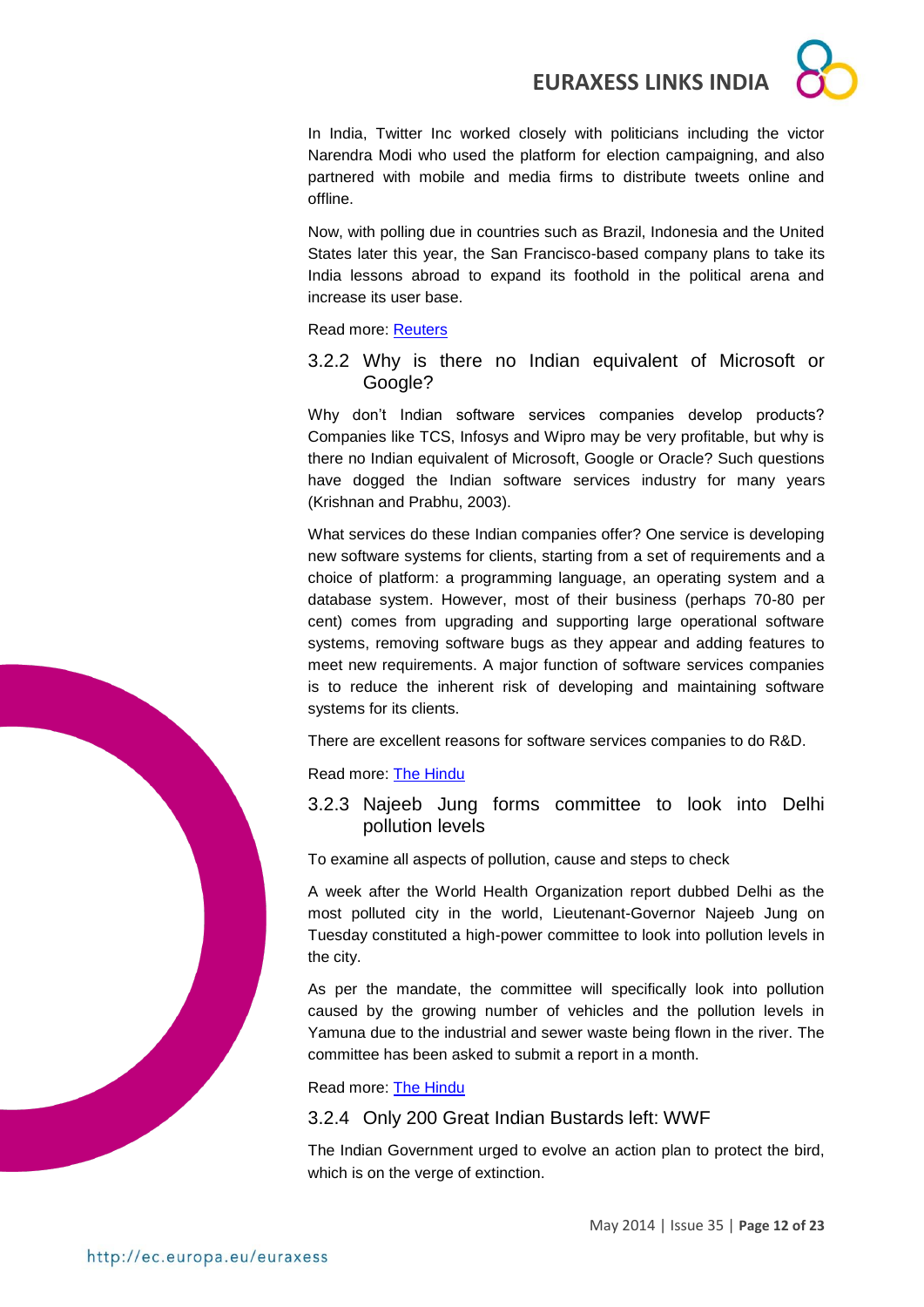"We are losing our Great Indian Bustard," WWF-India Secretary-General and CEO, Ravi Singh told The Hindu here on Friday. The total number of birds now was as low as 200, he said, calling for quick efforts to protect the species.

Read more[:The Hindu](http://www.thehindu.com/sci-tech/only-200-great-indian-bustards-left-wwf/article6041782.ece?utm_source=RSS_Feed&utm_medium=RSS&utm_campaign=RSS_Syndication)

#### <span id="page-12-0"></span>3.2.5 IISR releases farmer friendly technologies

In the recent annual Institute Research Committee meeting of Indian Institute of Spices Research (IISR), Kozhikode, new technologies suitable for spice growers were identified.

In the technology transfer session new and promising technologies were discussed with representatives of Kerala Agricultural University, Thrissur, Spices Board, Kochi, Directorate of Arecanut and Spices, Kozhikode and Department of Agriculture, Kerala and recommended for spices growers.

Read more: [The Hindu](../../../../../Downloads/In%20the%20recent%20annual%20Institute%20Research%20Committee%20meeting%20of%20Indian%20Institute%20of%20Spices%20Research%20(IISR),%20Kozhikode,%20new%20technologies%20suitable%20for%20spice%20growers%20were%20identified.)

#### <span id="page-12-1"></span>3.2.6 'Pulse panchayat' gains momentum in Tamil Nadu

The project has been started in Edaiyapatti panchayat in Pudukottai

Pudukottai district is one of the driest regions in Tamil Nadu. The major crops under tank fed and open well irrigation system in this region in Tamil Nadu are paddy, millets, black gram and groundnut. Pulses like green, black and red gram are generally grown as a rainfed crops especially during summer.

But the harvested pulses do not fetch a good net income because of low yields due to pest and disease attack and poor processing facilities for value addition.

The M.S. Swaminathan Research Foundation (MSSRF), working in Illuppur taluk, Annavasal Block, Pudukottai district, for the past seven years to improve the livelihoods of small farmers, designed a project for increasing the production of pulses in the region.

Read more: [The Hindu](http://www.thehindu.com/sci-tech/agriculture/pulse-panchayat-gains-momentum-in-tamil-nadu/article6033850.ece?utm_source=RSS_Feed&utm_medium=RSS&utm_campaign=RSS_Syndication)

#### <span id="page-12-2"></span>3.2.7 Indian scientist wins top British fellowship

An Indian scientist in Britain has been granted a prestigious fellowship worth £1,068,000 (about \$1.8 million) by a top British agency that funds research in engineering and the physical sciences.

Ravinder Dahiya, a senior lecturer at the University of Glasgow's electronic and nano scale engineering division, is among the eight leading academics from 10 British universities to be endowed with 'Engineering Fellowships for Growth' by the Engineering and Physical Sciences Research Council (EPSRC) aimed at maintaining Britain's research leadership in three areas identified as Great British Technologies — advanced materials, robotic and autonomous systems, and synthetic biology.

Read more: [The Hindu](http://www.thehindu.com/sci-tech/science/indian-scientist-wins-top-british-fellowship/article5973329.ece?utm_source=RSS_Feed&utm_medium=RSS&utm_campaign=RSS_Syndication)

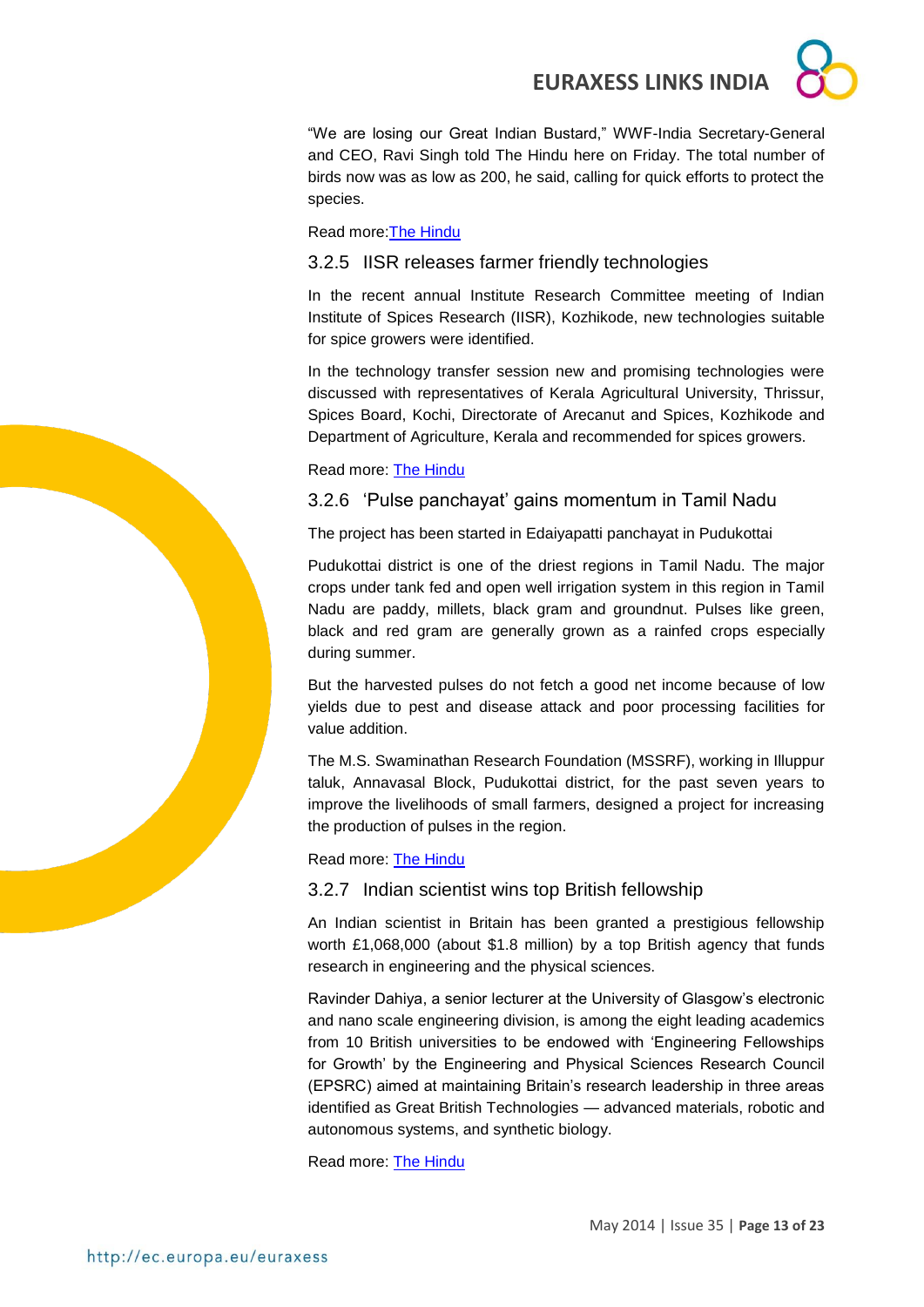### <span id="page-13-0"></span>3.2.8 Record number of Indian varsities feature in the new Asian Universities Ranking by QS

There is finally some good news for Indian universities that have lately found no place in the world's top rankings or have figured right at the bottom of the list

A record number of Indian universities feature in the new Asian Universities Ranking published by QS: 17 compared with only 11 last year.

As with all other recent rankings, the Indian Institutes of Technology lead the way. The top position has been taken by IIT Delhi which holds on to 38th place, pulling clear of IIT Bombay at 41st.

<span id="page-13-1"></span>Read more: [The Times of India](http://timesofindia.indiatimes.com/home/education/news/Record-number-of-Indian-varsities-feature-in-the-new-Asian-Universities-Ranking-by-QS/articleshow/35075939.cms)

### 3.2.9 Reforming higher education with transparency

Is the Indian Institute of Technology a university? What is the difference between a deemed-to-be-university and a state private university? How does the University of Pune 'affiliate' more than 600 colleges? How does the authority and control of multiple regulatory bodies differ?

These are some of the confusing and frustrating questions that researchers, policy-makers and foreign institutions who are interested in India have to confront. They expose the complexity of the current condition of higher education in India.

Indian higher education has expanded at a break-neck speed. Between 2007-08 and 2010-11, post-secondary student enrolments grew by nearly five million students.

In the same five-year period, the number of institutions increased by nearly 10,000. But this much needed expansion came at the expense of quality, primarily due to an inadequate and incoherent policy and legal framework.

One of the most challenging problems facing Indian higher education institutions is funding mechanisms. According to the policy framework, institutions are required to have a non-profit structure, irrespective of how they are funded – by public or private sources.

Read more: [University World News](http://www.universityworldnews.com/article.php?story=20140522105636511)

## 3.3 India-Europe cooperation

### <span id="page-13-2"></span>3.3.1 Celebrating Europe Day: 9 May 2014

**EUROPE DAY** 

<span id="page-13-3"></span>2014 is a special year for the EU. Ten years ago ten new members joined the European Union. The 2004 enlargement was a crucial step towards overcoming decades of division on our continent. Since then three new members have joined our club; a testament to the continuing attraction of closer ties to the EU. The EU has 28 Member States in 2014.

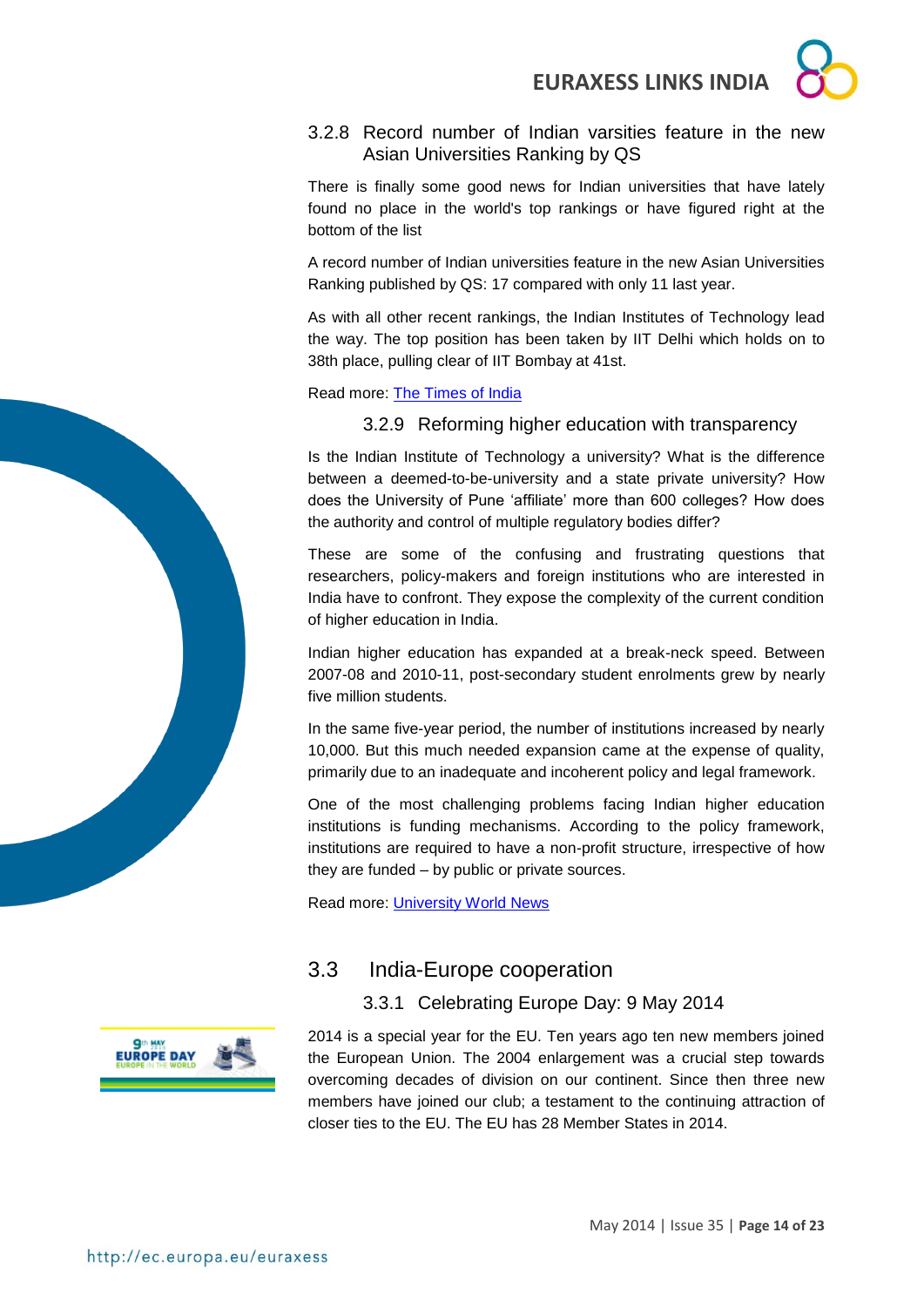This year is also special for European citizens. From 22-25 May voters will go to the polls to cast their ballot in the elections to the next European Parliament. This means citizens will have a clear say in what should be the EU's priorities for the next five years.

The new European Parliament will also have a say in the implementation of Horizon 2020 as well as in the start of the discussions for the Research & Innovation policies beyond 2020.

Th EU Delegation to India celebrated the occasion with a reception in New Delhi where EURAXESS Links India was also present.

To read the full speech by João Cravinho, Ambassador of the European Union to India go to: [EU Delegation to India](http://euindiaenewsletter.com/Vol_3_April_2014/europe_day.html)

#### <span id="page-14-0"></span>3.3.2 Europe-India Workshop on Energy – Towards Future **Collaborations**

On 11 April 2014 an EU/MS/India workshop on Energy took place in Paris. The event was organised by the French Ministry of Higher Education and Research, which holds the position as European co-chair of the Thematic Working Group on Energy in the Group of Senior Officials (GSO) policy process. The event gathered a number of members of the Thematic Working Group on Energy, Ministries/ programme owners, policy makers and representatives from industries.

At the event the participants discussed in general on possible topics of common interest based on the *Shared EU/MS – India strategic agenda for research and innovation in Energy* that has been endorsed by the Group of Senior Official (GSO) in October 2013.

In the first part, the event aimed to bring together the members of the Thematic Working Group on Energy with funding agencies and other actors such as the European Energy Research Alliance (EERA) and the two new international cooperation projects INNO INDIGO and INDIGO POLICY. INNO INDIGO and INDIGO POLICY presented their structure and aims to the audience and further elaborated how the projects can be interlinked with the work of the Thematic Working Groups of the GSO and how it can support their work. Furthermore, the EERA presented its strcuture and activities in order to find potential synergies between its activities and the EU/MS-India GSO process.

In the second part, the event continued a discussion about how to further narrow down the subtopics which had been defined by the Thematic Working Group and which had been endorsed by the GSO. The results will be further discussed by the Thematic Working Group.

To find more on the thematic workshop you may contact [Audrey.GAHERY@cnrs-dir.fr](mailto:Audrey.GAHERY@cnrs-dir.fr) from CNRS.



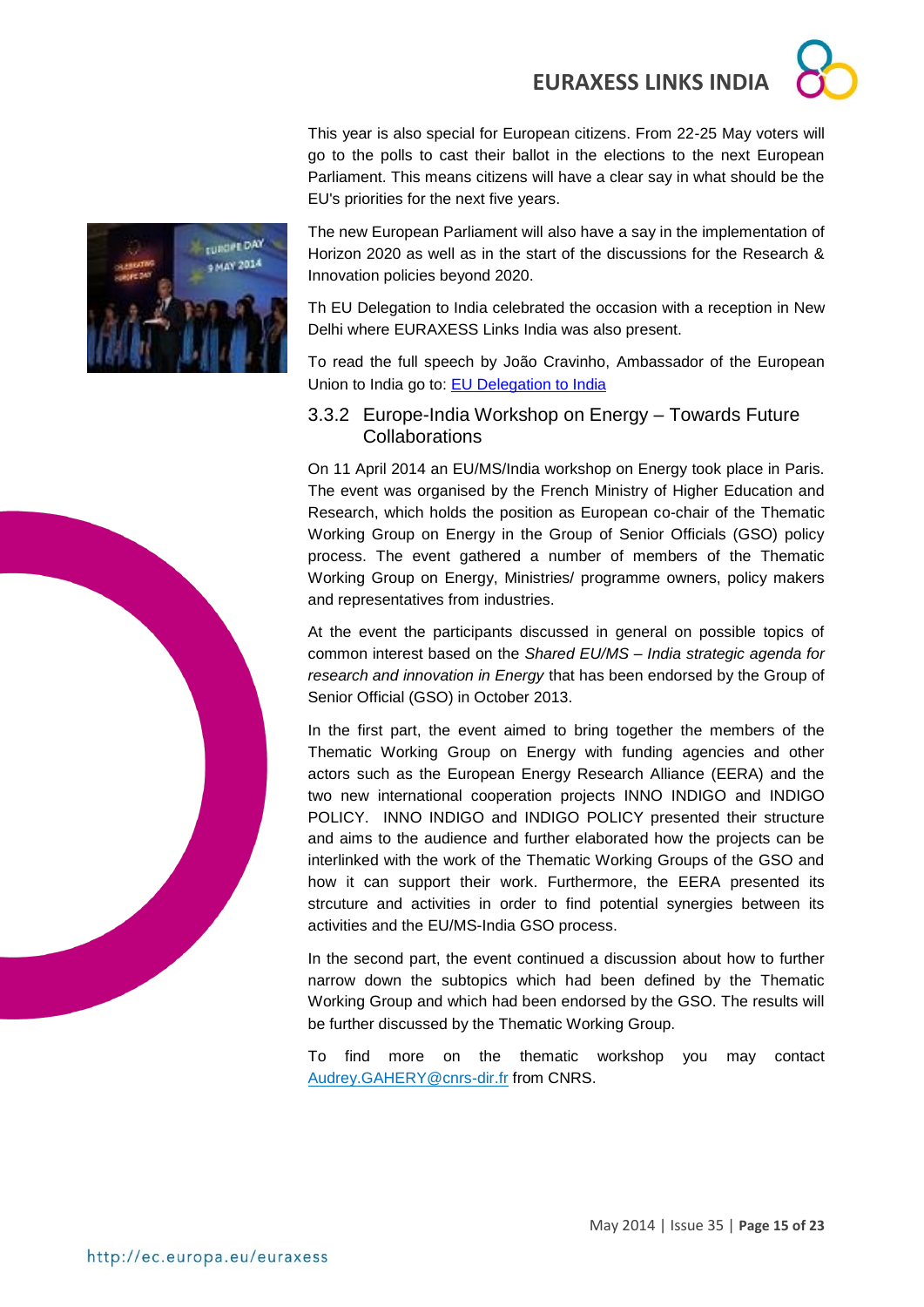### <span id="page-15-0"></span>3.3.3 India-EU Workshop on Research & Innovation on ICT



On 29 April the Indian Department of Electronics and IT (DeitY) organised a workshop with high level participation from key Indian organisations and European participants in New Delhi. The event was organised in close cooperation with the EU Delegation. Electronics has strong potential for closer cooperation at industrial and research level. STMicroelectronics is a technology leader in a consortium negotiating financial closure with the Government of India for setting up a multi-billion dollar wafer fab, and IMEC is launching complementary research activities in India. Other potentially promising areas could include language technologies, smart cards, cyber-physical systems, High Performance Computing, cloud computing, Internet of Things, software, and digital (incl. 3D) heritage preservation.

The introductory part of the workshop focused on the Indian and European R&I systems and funding mechanisms. Morten Moller, Head of Unit for Programme Coordination at DG Connect, presented Horizon 2020 and its ICT elements (by videoconference) while the Spanish S&T Counsellor illustrated his country's ICT landscape and the Spanish Programme of R&D cooperation with India, and referred to a call for proposals with ICT focus currently under evaluation and to another upcoming call in 2014/15 (other Member States with similar initiatives include Finland, the UK, the Netherlands, Ireland, Germany, and France).

For the rest of the day, the workshop provided many participants with the opportunity to give short - "elevator pitch" style - presentations. European participants introduced examples of European research institutions (CNRS, INRIA), past cooperation projects (FP7 ICT BIC project on trust and security; EU-India Grid and Chain-Reds were mentioned by Indian participants), the European Business and Technology Centre (which will in future also work on ICT), IPR in the context of European research, as well as the support action project EURAXESS Links India.

Several Indian institutions presented relevant ICT work, and expressed interest in cooperation with European institutions. For example, the Society for Applied Microelectronics Engineering/SAMEER in Mumbai (and Chennai, Kolkata) is working on medical electronics for diagnostics (cancer, diabetes, malaria, dengue fever), microwave-based technologies for agro-food products, or environmental monitoring (e.g. a lightning detection system). IIT-Bombay mentioned work on electronics for disease diagnosis or the detection of explosives. C-DAC and IISc highlighted their work and cooperation interest on High Performance Computing, and several participants mentioned cloud computing, language technologies (C-DAC e.g. a semantic search engine), software (FOSS) and digital heritage preservation. IIT-Delhi expressed interest in the EU's Human Brain Project. Interesting to note is that both a representative of DeitY and IIT-Madras mentioned their experience and interest in work on wireless communications standards (3GPP).

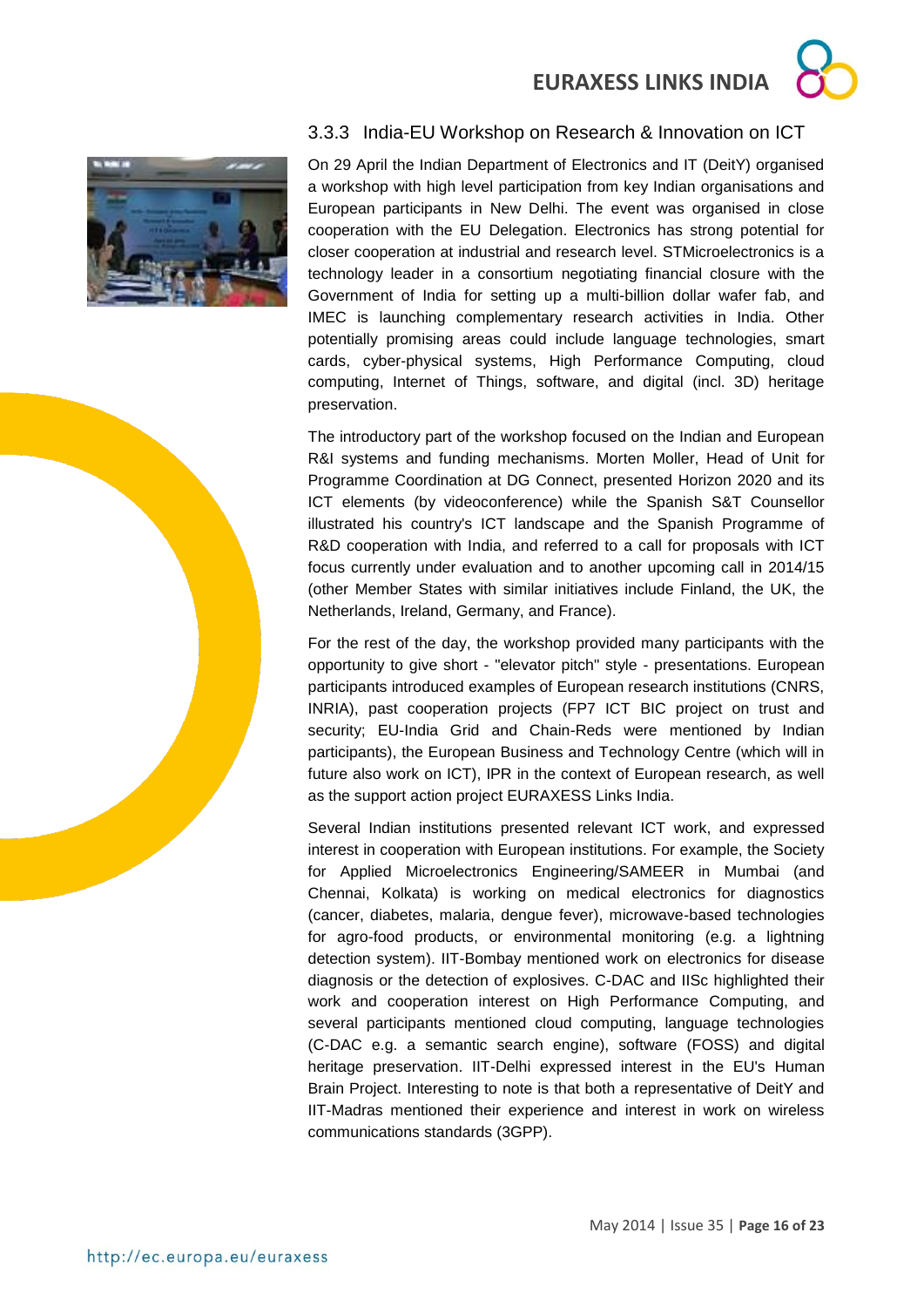

Klaus Pendl, EU Counsellor for ICT, summarised the overall cooperation possibilities:

1. Horizon 2020 - collaborative research and innovation: the EU Framework Programme for Research and Innovation now covering the full value chain; the possibility of "a la carte participation" by Indian organisations, targeted openings and coordinated calls were described, underlining however the complexity of the task and the need for thorough long-term preparation.

2. Horizon 2020 - e-Infrastructures: Link between GEANT and TEIN (Asia-Pacific) with Indian National Knowledge Network/NKN as important partner representing an important foundation for scientific cooperation (e.g. India-CERN).

3. Mobility actions (and related): Horizon 2020 Marie Sklodowska-Curie actions and European Research Council Grants, EU Delegation Call for Proposals in support of mobility for cluster-to-cluster cooperation.

4. Joint calls between funding institutions from several EU Member States and India: Interesting flexible model established by the FP7 "New Indigo" project, under which several Indian and EU Member States' funding institutions have defined and implemented joint calls for proposals (continued by the new "Inno Indigo" project).

5. Individual EU Member State – India cooperation initiatives.

6. Cluster-to-cluster cooperation (industry/research): e.g. significant cooperation openings around a potential wafer-fab.

7. Institutional cooperation between research organisations (e.g.. C-DAC & INRIA).

To know more on EU-India ICT cooperation you may contact [Klaus.PENDL@eeas.europa.eu](mailto:Klaus.PENDL@eeas.europa.eu) from the EU Delegation to India.

<span id="page-16-0"></span>3.3.4 Indo-European research & innovation and social media

Johanna Peltola of the Tampere University of Applied Sciences in Finland is pursueing her doctoral thesis on Indo-European research & innovation and social media. She has prepared a short survey for her thesis. She is specially targeting SME's based in India.

Support Indo-European research & innovation by filling out this short 5 minute survey. Your views are highly valuable in improving the digital communication strategy to enhance the Indo-European collaboration.

Your input will be kept strictly confidential. The results will be used in the final thesis conducted in Tampere University of Applied Sciences in collaboration with Tekes, the Finnish Funding Agency for Technology and Innovation. Your input to open ended questions might be cited in the final work.

Johanna Peltota would like to already thank everyone responding to her survey call.

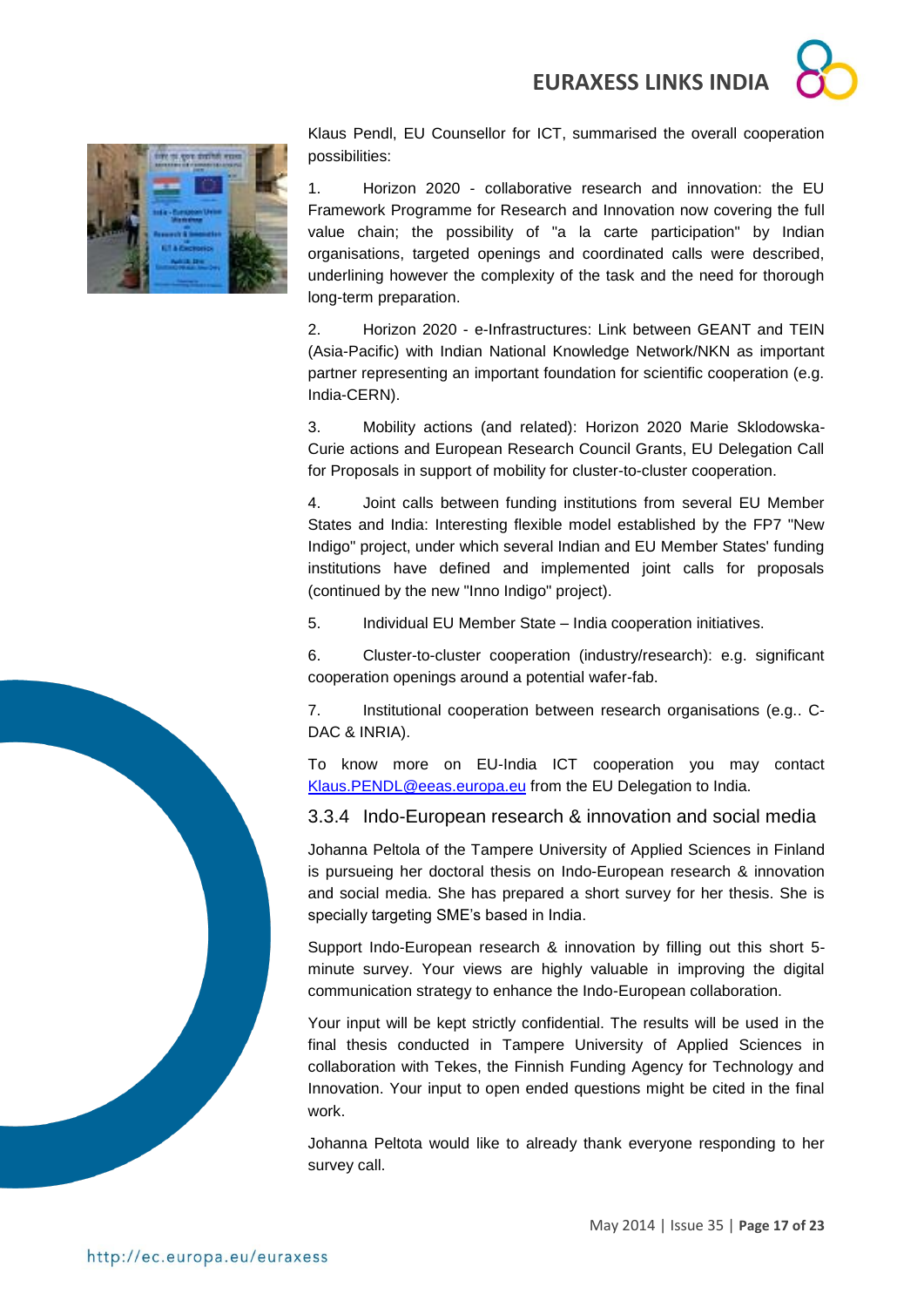

To participate at the survey click [here](http://goo.gl/Q2Ey8K)

## <span id="page-17-0"></span>**4 Grants & Fellowships**

## <span id="page-17-1"></span>4.1 Indo - Poland Joint Research Programme 2014

#### **Deadline: 31 May 2014**

The Department of Science & Technology (DST), Government of India and the Ministry of Science & Higher Education of the Government of Poland (MNISW) invite proposals for Joint Research projects in bilateral mode involving scientists & technologists from India and Poland.

The DST and the MNISW invite Indian and Polish scientists/researchers to submit proposals for Joint Research Projects in any of the scientific areas in terms of the provisions set out in the call.

Full details on the call [here](http://dst.gov.in/whats_new/whats_new14/COP_Poland.pdf)

<span id="page-17-2"></span>4.2 Green Talents - International Forum for High Potentials in Sustainable Development (GERMANY)



#### **Deadline: 16 June 2014**

Since 2009, the German Federal Ministry of Education and Research (BMBF) has held the prestigious "Green Talents - International Forum for High Potentials in Sustainable Development**"** to promote the international exchange of ideas regarding green solutions. The award, whose patron is Minister Professor Johanna Wanka, honours **25 young researchers** from around the world each year. The winners come from various scientific disciplines and are recognised for their outstanding achievements in making our societies more sustainable. The Green Talents 2014 will be selected by a high-ranking jury of German experts and are granted unique access to the elite of the country's sustainability research field. This includes:

 An invitation to Germany in 2014 to participate in the fully funded **[two-week science forum](http://www.greentalents.de/science-forum2014.php)**. While touring Germany, top locations will open their doors to the Green Talents and offer them an exclusive insight into their facilities and projects.

 A chance to present themselves and their work in personal discussions held as part of **[individual appointments](http://www.greentalents.de/about_individual-appointments.php)** with experts of their choice (during the two-week science forum).

 A second invitation to Germany in 2015 for a **[fully funded](http://www.greentalents.de/about_research-stay.php)  [research stay](http://www.greentalents.de/about_research-stay.php)** of up to three months. At an inspiring location of their choice, the Green Talents will gain new experiences and advance their professional careers while establishing long-lasting partnerships.

 Exclusive access to the "**Green Talents Network**" of over 100 high potentials in sustainable development from over 35 countries.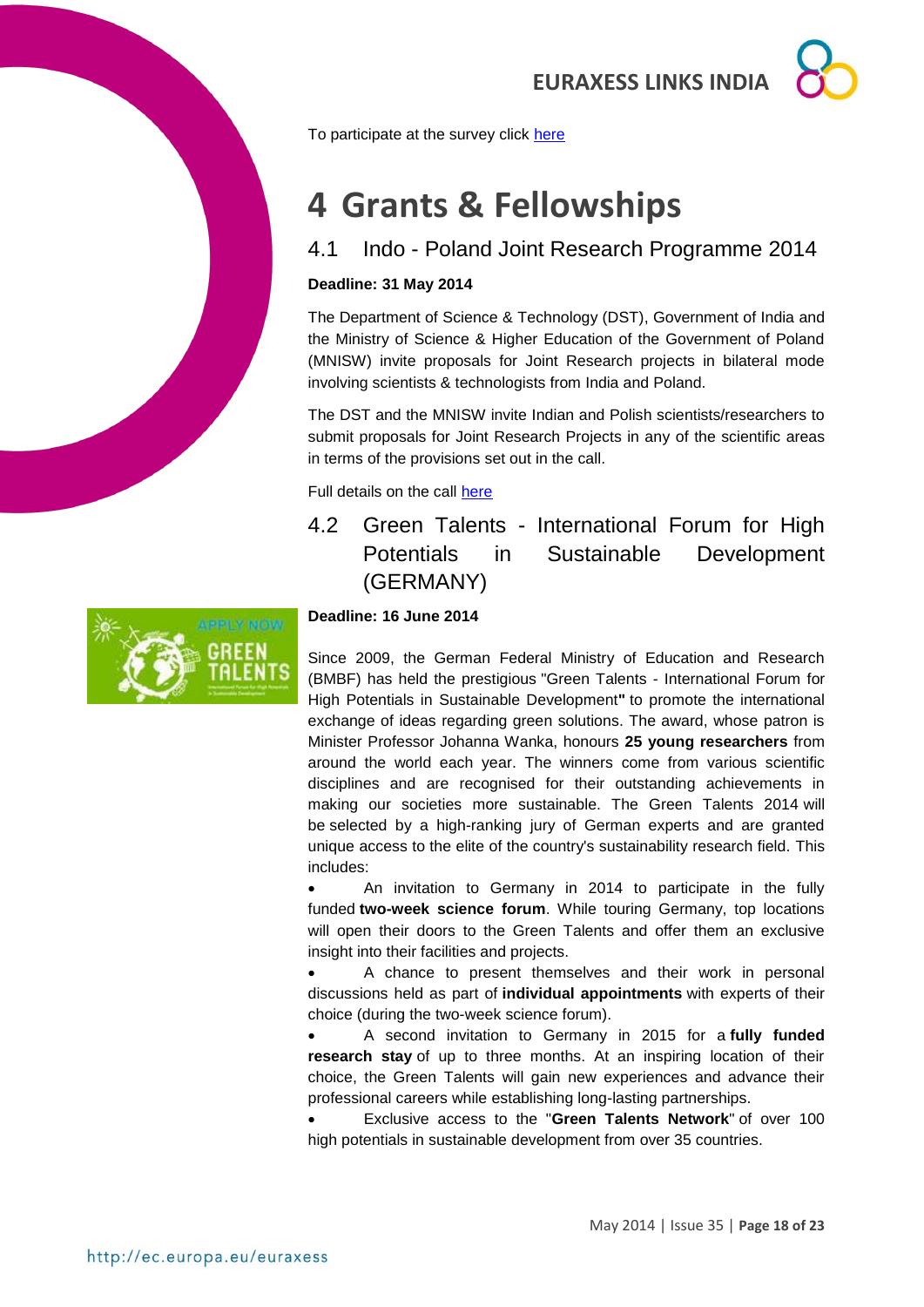Open to non-German nationals and not residing in Germany. More information **[here](http://www.greentalents.de/)**

<span id="page-18-0"></span>4.3 Calls still open (see previous newsletters for more details)



Three calls under Horizon 2020 are highlighted here:



**ELLI RAKOVA PROGRAM** 

**HORIZON 2020** 

**[Marie Skłodowska-Curie action's Individual Fellowships \(H2020-](http://ec.europa.eu/research/participants/portal/desktop/en/opportunities/h2020/calls/h2020-msca-if-2014.html#tab2) [MSCA-IF-2014\):](http://ec.europa.eu/research/participants/portal/desktop/en/opportunities/h2020/calls/h2020-msca-if-2014.html#tab2)** IF provide opportunities to acquire and transfer new knowledge and to work on research in a European context or outside Europe. The scheme supports the return and reintegration of researchers from outside Europe who have previously worked here. It also develops or helps to restart the careers of individual researchers that show great potential, considering their experience.

Deadline: 11 September 2014

**[Marie Skłodowska-Curie actions Co-funding of Regional, National and](http://ec.europa.eu/research/participants/portal/desktop/en/opportunities/h2020/calls/h2020-msca-cofund-2014.html)  [International Programmes \(H2020-MSCA-COFUND-2014\):](http://ec.europa.eu/research/participants/portal/desktop/en/opportunities/h2020/calls/h2020-msca-cofund-2014.html)** The COFUND scheme aims at stimulating regional, national or international programmes to foster excellence in researchers' training, mobility and career development, spreading the best practices of Marie Skłodowska-Curie actions.

Deadline: 2 October 2014

**European Research Council: [ERC Work Programme 2014](http://erc.europa.eu/sites/default/files/document/file/ERC_Work_Programme_2014.pdf) Call for proposals for ERC [Proof of Concept Grants](http://ec.europa.eu/research/participants/portal/desktop/en/opportunities/h2020/topics/56-erc-poc-2014.html)** Deadline: 1 October 2014 (2<sup>nd</sup> deadline in 2014)

#### *Other calls:*

**France & Sweden: [Common Research and Training Programme on](http://www.vr.se/inenglish/researchfunding/applyforgrants/callforproposals/opengrants/frameworkgrantwithinthefrenchswedishcommonresearchandtrainingprogrammeonclimateandenvironment.5.7e727b6e141e9ed702b15209.html)  [Climate and Environment](http://www.vr.se/inenglish/researchfunding/applyforgrants/callforproposals/opengrants/frameworkgrantwithinthefrenchswedishcommonresearchandtrainingprogrammeonclimateandenvironment.5.7e727b6e141e9ed702b15209.html)** Deadline: 13 June 2014

**UK: [Anniversary Future Leader Fellowship](http://www.bbsrc.ac.uk/funding/fellowships/anniversary-future-leader-fellowship.aspx?utm_source=feedburner&utm_medium=feed&utm_campaign=Feed%3A+bbsrcfunding+%28BBSRC+-+Funding+opportunities%29)**: The AFLF will support the transition of early stage researchers to fully independent research leaders. Deadline: 26 June 2014

**UK: BBSRC Anniversary Awards for [Excellence in Bioscience and](http://www.bbsrc.ac.uk/funding/opportunities/2014/anniversary-awards.aspx?utm_source=feedburner&utm_medium=feed&utm_campaign=Feed%3A+bbsrcfunding+%28BBSRC+-+Funding+opportunities%29)  [Biosience Communication](http://www.bbsrc.ac.uk/funding/opportunities/2014/anniversary-awards.aspx?utm_source=feedburner&utm_medium=feed&utm_campaign=Feed%3A+bbsrcfunding+%28BBSRC+-+Funding+opportunities%29)** Deadline: 15 July 2014



European Research Council Established by the European Commission **Supporting top researchers** from anywhere in the world

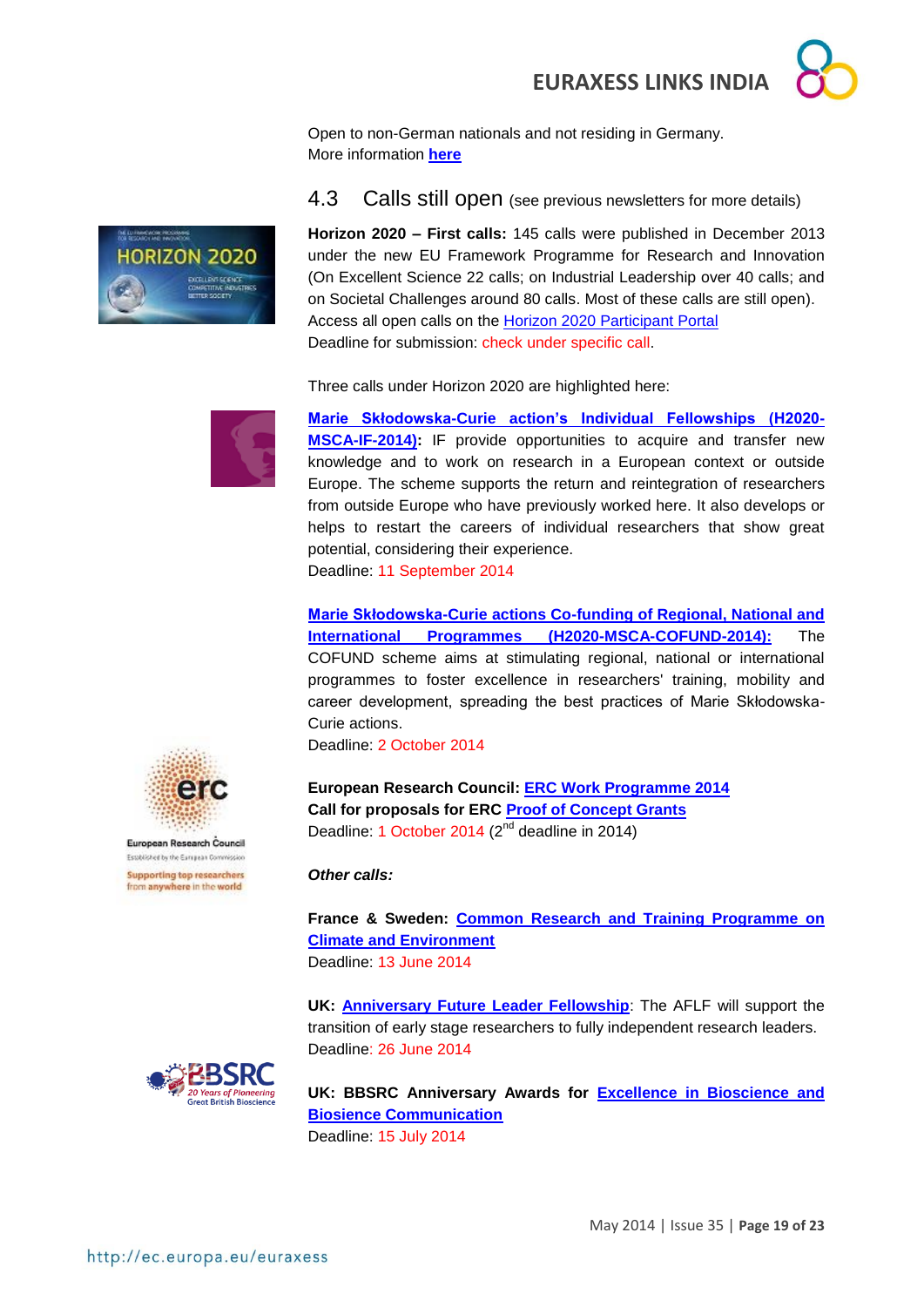

**UK: [FLexible Interchange Programme \(FLIP\)](http://www.bbsrc.ac.uk/business/people-information/flexible-interchange-programme.aspx?utm_source=feedburner&utm_medium=feed&utm_campaign=Feed%3A+bbsrcfunding+%28BBSRC+-+Funding+opportunities%29)** Deadline: 16 July 2014

**Indo–Finnish cooperation: [Industrial Technology, R&D and](http://gita.org.in/funding_country_6.html)  [Innovation Programme in Cleantech, Smart city development and](http://gita.org.in/funding_country_6.html)  [Affordable health care](http://gita.org.in/funding_country_6.html)**

Deadline for submission: 30 June 2014

**EPSRC-DST Indo-UK Initiative** in [Applied Mathematics:](http://www.icms.org.uk/proposals/indo-uk_info) programme for organising 12-14 workshops in Applied Mathematics in 2014-2016. Deadline for submission of proposals: 31 August 2014

**PORTUGAL: [New Media and Pervasive Systems PhD Programme by](http://siti.ulusofona.pt/~nemps/index.php?option=com_content&view=article&id=27&Itemid=151&lang=en)  [COPELABS and University Lusofona](http://siti.ulusofona.pt/~nemps/index.php?option=com_content&view=article&id=27&Itemid=151&lang=en)**

Deadline for application: different deadlines

#### **GERMANY: [German Chancellor Fellowships for Prospective Leaders:](../../../../../../../../../AppData/Roaming/Microsoft/Word/Alexander%20von%20Humboldt%20Foundation%20website)**

The Alexander von Humboldt Foundation offers prospective leaders from Brazil, China, India, Russia and the USA the opportunity to conduct a project as guests of the partner of their choice in Germany**.** Deadline: 15 September 2014

#### **Horizon 2020: Call of expression of interest for experts**

Additional details can be found in the **Participant Portal**. We encourage you to check it and register as an expert. The call for expression of interest will remain open for the lifetime of Horizon 2020.

## <span id="page-19-0"></span>**5 Jobs**

### <span id="page-19-1"></span>5.1 EURAXESS Portal and EURAXESS Jobs

The [EURAXESS Portal](http://ec.europa.eu/euraxess/index.cfm/general/index) provides links to information on career and grant opportunities in science and technology mainly in European countries.

For research careers in Europe and the world, visit the [EURAXESS Jobs](http://ec.europa.eu/euraxess/index.cfm/jobs/jvSearch) website!

Currently, there are 7584 research jobs and fellowship programmes (all over Europe but also in other countries such as in India and in all disciplines) accessible via the EURAXESS Jobs database.

#### **Example of latest positions open for Indian participants:**

Postdoctoral positions to [study structural and functional plasticity in](http://ec.europa.eu/euraxess/index.cfm/jobs/jobDetails/33932030)  [amygdala and cortical circuits](http://ec.europa.eu/euraxess/index.cfm/jobs/jobDetails/33932030) in animal models of Intellectual Disability and Autism Spectrum Disorders

[Long-Term Professorship](http://ec.europa.eu/euraxess/index.cfm/jobs/jobDetails/33931151) for Waste Management at the Indo-German Centre for Sustainability (IGCS) at the Indian Institute of Technology Madras, Chennai / India





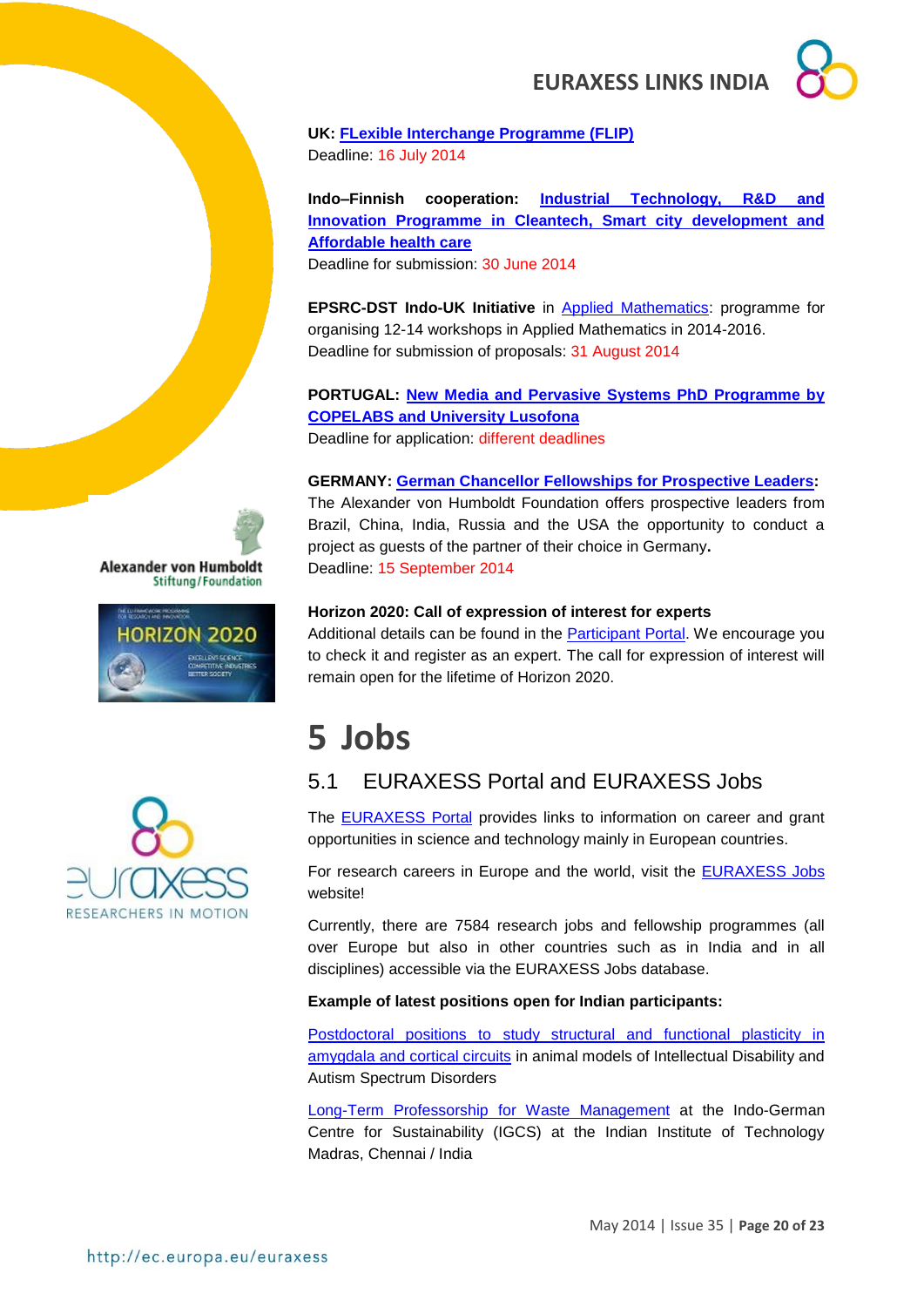

## <span id="page-20-0"></span>5.2 Senior Researchers - Ikerbasque Research Professors (Basque Country, Spain)

## ikerbasque **Basque Foundation for Science**

#### **Deadline: 10 September 2014 l Positions: 15**

Ikerbasque, the Basque Foundation for Science, has launched a new international call to reinforce research and scientific career in the Basque Country (Spain) with 15 positions for Senior Researchers Ikerbasque Research Professors.

It offers permanent contract positions within any of the Basque Research Institutes (Universities, BERC - Basque Excellence Research Centres, CIC - Cooperative Research Centres, Biomedical institutions and Technology Corporations, among others).

Requirements of applicants:

- The applicants must have their PhD completed before 1/1/2006.

- Only researchers with a solid research track, senior level and international research experience are considered.

- Two reference letters are mandatory.

- Support letters from host institutions are not mandaroty but strongly welcomed.

- Women candidates are specially welcomed.

For further information click [here](http://www.ikerbasque.net/)

This call is co-financed by the European Commission [SMARTbrain project.](http://www.ikerbasque.net/index.php?option=com_content&task=view&id=1506&lang=en_EN)

### <span id="page-20-1"></span>5.3 Join us on LinkedIn: [linkedin.euraxess.org](http://www.linkedin.com/groups/EURAXESS-Links-Internationally-Mobile-Researchers-4990889/about)

The EURAXESS Links group on LinkedIn is for **internationally mobile researchers** to share their experiences and learn of jobs and career opportunities around the world..

It is part of the EURAXESS initiative, the European Commission's programme to support researchers, of which EURAXESS Links is its external window (i.e. for outside Europe).

One example of a recent fellowship opportunity published on EURAXESS Links-Internationally Mobile Researchers is provided below. For further information click on the position:

[Fellowship for Science Journalists 2014 "Falling Walls"](http://www.falling-walls.com/fellowships/science-journalists)

**Deadline: 31 July 2014**

### <span id="page-20-2"></span>5.4 India: Example of jobs at [DevNetJobsIndia](http://www.devnetjobsindia.org/)

For further information click on the position:

#### [Program Coordinator –](http://www.devnetjobsindia.org/jobdescription.aspx?job_id=32987) (Tissue Culture) Himalayan Action Research Centre (HARC)

Location: Uttarkashi (Naugaon), Uttarakhand **Apply by: 01 Jun 2014**

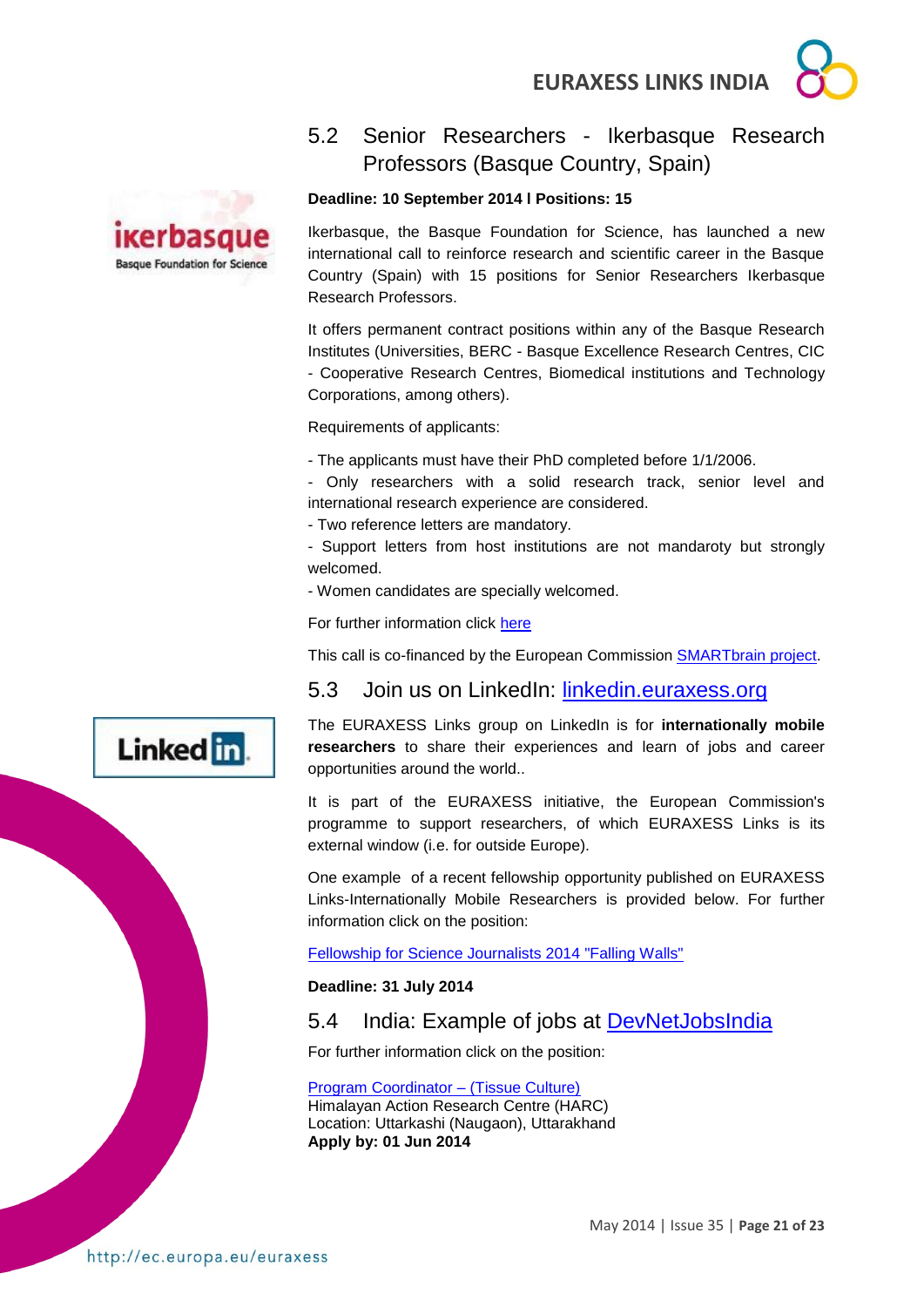

#### [Program Manager \( Agriculture\)](http://www.devnetjobsindia.org/jobdescription.aspx?job_id=32988)

Himalayan Action Research Centre (HARC) Location: Dehradun, Uttarakhand **Apply by: 01 Jun 2014**

#### **[Senior Research Associate](http://www.devnetjobsindia.org/jobdescription.aspx?job_id=33008)**

Creative Agri Solutions Pvt. Ltd. (CASPL) Location: Delhi **Apply by: 02 Jun 2014**

#### [Manager -](http://www.devnetjobsindia.org/jobdescription.aspx?job_id=33085) Research

Child Rights and you Location: Delhi

### <span id="page-21-0"></span>**Apply by: 05 Jun 2014 5 Events**

| Event                                                                                                                                                                                      | Location                                     | Date                    |
|--------------------------------------------------------------------------------------------------------------------------------------------------------------------------------------------|----------------------------------------------|-------------------------|
| 5.1 Europe                                                                                                                                                                                 |                                              |                         |
| Research meets diplomacy: Europe as a Global Actor by the<br>European Commission (EC)                                                                                                      | Brussels, Belgium                            | 5 June 2014             |
| <b>Biochemicals and Bioplastics 2014</b>                                                                                                                                                   | Dusseldorf,<br>Germany                       | 10-11 June 2014         |
| Week of Innovative Regions in Europe (WIRE2014) by EKT and EC                                                                                                                              | Athens, Greece                               | 12-13 June 2014         |
| Marie Skłodowska-Curie Actions satellite event at ESOF 2014<br>Conference by EC                                                                                                            | Copenhagen,<br><b>Denmark</b>                | 19-20 June 2014         |
| 5th International Conference and School Geometry,<br>Dynamics,<br><b>Integrable Systems by ICTP</b>                                                                                        | Trieste, Italy                               | 16-27 June 2014         |
| Workshop on Frontiers of new physics: colliders and beyond by ICTP                                                                                                                         | Trieste, Italy                               | 23-27 June 2014         |
| EuroScience Forum 2014 (ESOF) by Euroscience                                                                                                                                               | Copenhagen,<br><b>Denmark</b>                | 21-26 June 2014         |
| Info Day on "Spreading Excellence and Widening Participation Calls<br>in Horizon 2020" by EC                                                                                               | Brussels, Belgium                            | 3 July 2014             |
| European Biogas Association Conference by EBA                                                                                                                                              | Alkmaar,<br><b>The</b><br><b>Netherlands</b> | 30/09-1/10 2014         |
| 5.2 India                                                                                                                                                                                  |                                              |                         |
| 2 <sup>nd</sup> SAHYOG (Strengthening Networking on Biomass Research and<br>Biowaste Conversion - Biotechnology for Europe India Integration)<br><b>Summer School by Tezpur University</b> | Tezpur, Assam                                | 20-26 July 2014         |
| Indo-French workshop on "Himalayan Tectonics"                                                                                                                                              | Srinagar & Leh                               | 20-28 July 2014         |
| Biotechnology Mission 2014 'Synergies between India and the EU' by<br><b>EBTC</b>                                                                                                          | Pune & Mumbai                                | 29-30 September<br>2014 |
| India-EU workshop: III Coastal zone management and impact on                                                                                                                               | <b>Abad Turtle</b>                           | 6-9 October 2014        |